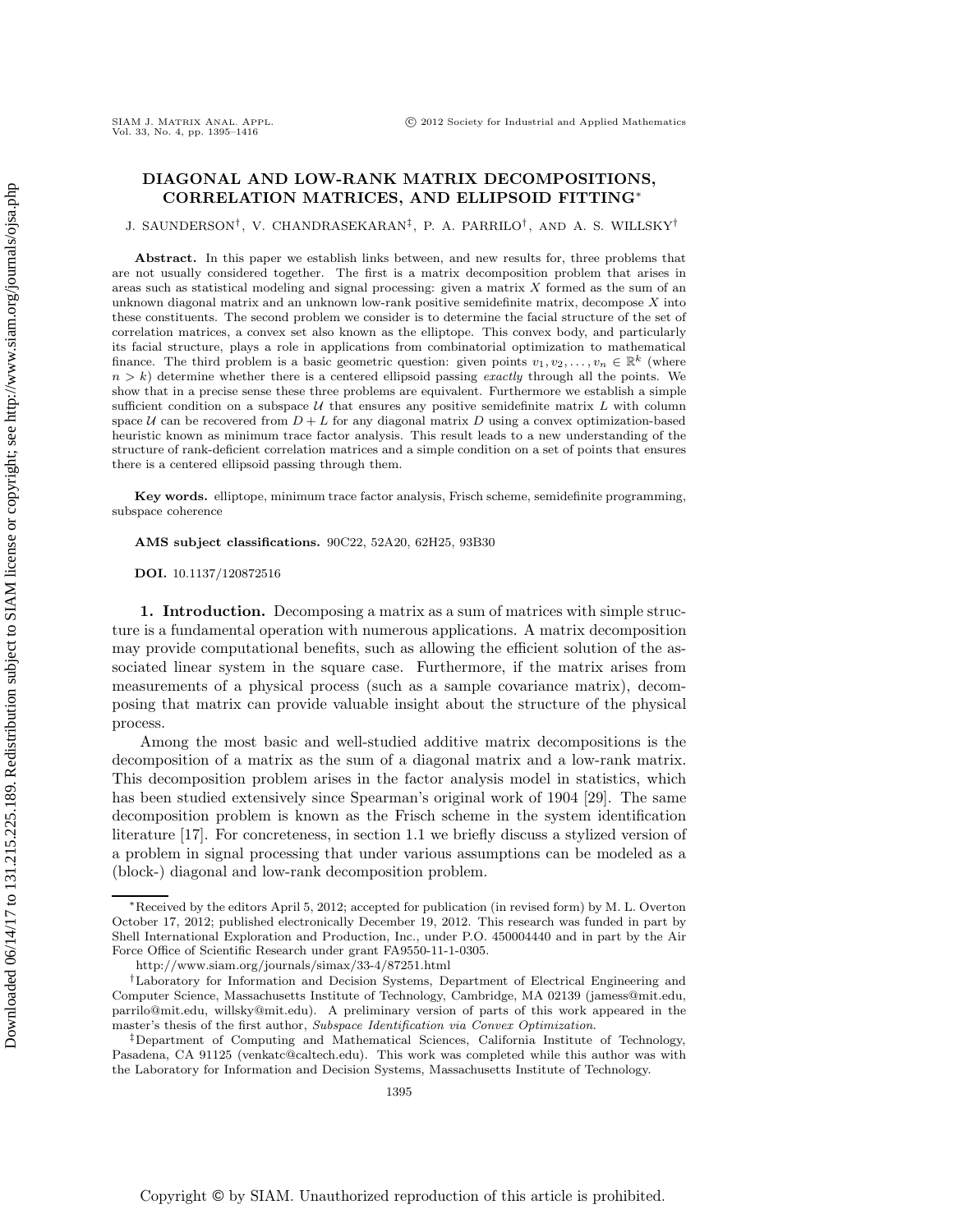Much of the literature on diagonal and low-rank matrix decompositions is in one of two veins. An early approach [1] that has seen recent renewed interest [11] is an algebraic one, where the principal aim is to give a characterization of the vanishing ideal of the set of symmetric  $n \times n$  matrices that decompose as the sum of a diagonal matrix and a rank k matrix. Such a characterization has only been obtained for the border cases  $k = 1$ ,  $k = n - 1$  (due to Kalman [17]) and the recently resolved  $k = 2$  case (due to Brouwer and Draisma [3] following a conjecture by Drton, Sturmfels, and Sullivan [11]). This approach does not (yet) offer scalable algorithms for performing decompositions, rendering it unsuitable for many applications, including those in high-dimensional statistics, optics [12], and signal processing [24]. The other main approach to factor analysis is via heuristic local optimization techniques, often based on the expectation maximization algorithm [9]. This approach, while computationally tractable, typically offers no provable performance guarantees.

A third way is offered by convex optimization-based methods for diagonal and low-rank decompositions such as *minimum trace factor analysis* (MTFA), the idea and initial analysis of which dates at least to Ledermann's 1940 work [21]. MTFA is computationally tractable, being based on a semidefinite program (see section 2), and yet offers the possibility of provable performance guarantees. In this paper we provide a new analysis of MTFA that is particularly suitable for high-dimensional problems.

Semidefinite programming duality theory provides a link between this matrix decomposition heuristic and the facial structure of the set of *correlation matrices* positive semidefinite matrices with unit diagonal—also known as the *elliptope* [19]. This set is one of the simplest of spectrahedra—affine sections of the positive semidefinite cone. Spectrahedra are of particular interest for two reasons. First, spectrahedra are a rich class of convex sets that have many nice properties (such as being facially exposed). Second, there are well-developed algorithms, efficient both in theory and in practice, for optimizing linear functionals over spectrahedra. These optimization problems are known as semidefinite programs [30].

The elliptope arises in semidefinite programming-based relaxations of problems in areas such as combinatorial optimization (e.g., the MAX-CUT problem  $[14]$ ) and statistical mechanics (e.g., the k-vector spin glass problem  $[2]$ ). In addition, the problem of projecting onto the set of (possibly low-rank) correlation matrices has enjoyed considerable interest in mathematical finance and numerical analysis in recent years [16]. In each of these applications the structure of the set of low-rank correlation matrices, i.e., the facial structure of this convex body, plays an important role.

Understanding the faces of the elliptope turns out to be related to the following *ellipsoid fitting problem*: given n points in  $\mathbb{R}^k$  (with  $n>k$ ), under what conditions on the points is there an ellipsoid centered at the origin that passes *exactly* through these points? While there is considerable literature on many ellipsoid-related problems, we are not aware of any previous systematic investigation of this particular problem.

**1.1. Illustrative application: Direction of arrival estimation.** Direction of arrival estimation is a classical problem in signal processing where (block-) diagonal and low-rank decomposition problems arise naturally. In this section we briefly discuss some stylized models of the direction of arrival estimation problem that can be reduced to matrix decomposition problems of the type considered in this paper.

Suppose we have *n* sensors at locations  $(x_1, y_1), (x_2, y_2), \ldots, (x_n, y_n) \in \mathbb{R}^2$  that are passively "listening" for waves (electromagnetic or acoustic) at a known frequency from  $r \ll n$  sources in the far field (so that the waves are approximately plane waves when they reach the sensors). The aim is to estimate the number of sources  $r$  and their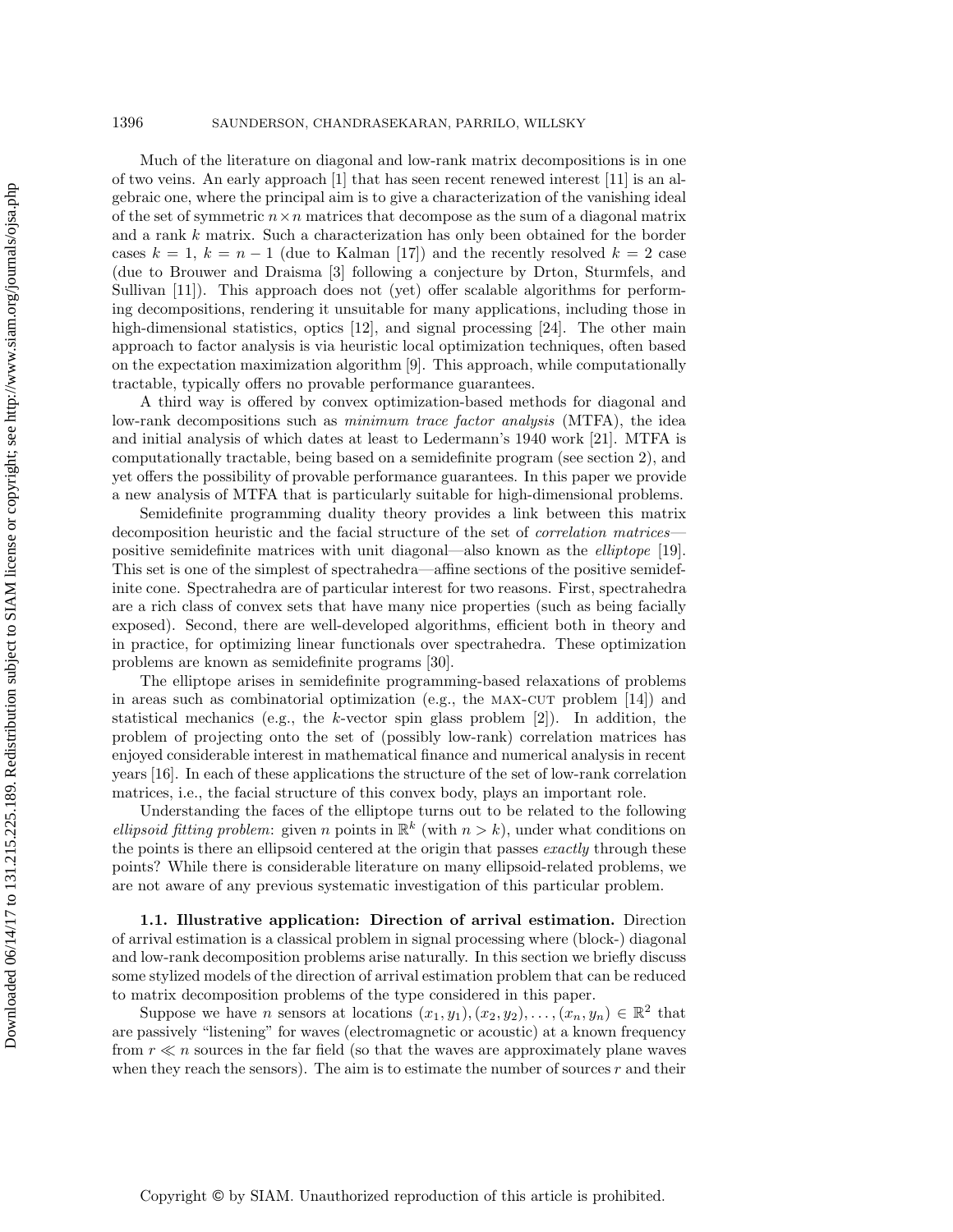

FIG. 1.1. Plane waves from directions  $\theta_1$  and  $\theta_2$  arriving at an array of sensors equally spaced on a circle (a uniform circular array).

directions of arrival  $\theta = (\theta_1, \theta_2, \dots, \theta_r)$  given sensor measurements and knowledge of the sensor locations (see Figure 1.1).

A standard mathematical model for this problem (see [18] for a derivation) is to model the vector of sensor measurements  $z(t) \in \mathbb{C}^n$  at time t as

(1.1) 
$$
z(t) = A(\theta)s(t) + n(t),
$$

where  $s(t) \in \mathbb{C}^r$  is the vector of baseband signal waveforms from the sources,  $n(t) \in \mathbb{C}^n$ is the vector of sensor measurement noise, and  $A(\theta)$  is the  $n \times r$  matrix with complex entries  $[A(\theta)]_{ij} = e^{-k\sqrt{-1}(x_i \cos(\theta_j) + y_i \sin(\theta_j))}$  with k a positive constant related to the frequency of the waves being sensed.

The column space of  $A(\theta)$  contains all the information about the directions of arrival  $\theta$ . As such, subspace-based approaches to direction of arrival estimation aim to estimate the column space of  $A(\theta)$  (from which a number of standard techniques can be employed to estimate  $\theta$ ).

Typically  $s(t)$  and  $n(t)$  are modeled as zero-mean stationary white Gaussian processes with covariances  $\mathbb{E}[s(t)s(t)^{H}] = P$  and  $\mathbb{E}[n(t)n(t)^{H}] = Q$ , respectively (where  $A^H$  denotes the Hermitian transpose of A and  $\mathbb{E}[\cdot]$  the expectation). In the simplest setting,  $s(t)$  and  $n(t)$  are assumed to be uncorrelated so that the covariance of the sensor measurements at any time is

$$
\Sigma = A(\theta) P A(\theta)^H + Q.
$$

The first term is Hermitian positive semidefinite with rank  $r$ , i.e., the number of sources. Under the assumption that spatially well-separated sensors (such as in a sensor network) have uncorrelated measurement noise, Q is diagonal. In this case the covariance  $\Sigma$  of the sensor measurements decomposes as a sum of a positive semidefinite matrix of rank  $r \ll n$  and a diagonal matrix. Given an approximation of  $\Sigma$  (e.g., a sample covariance) approximately performing this diagonal and low-rank matrix decomposition allows the estimation of the column space of  $A(\theta)$  and in turn the directions of arrival.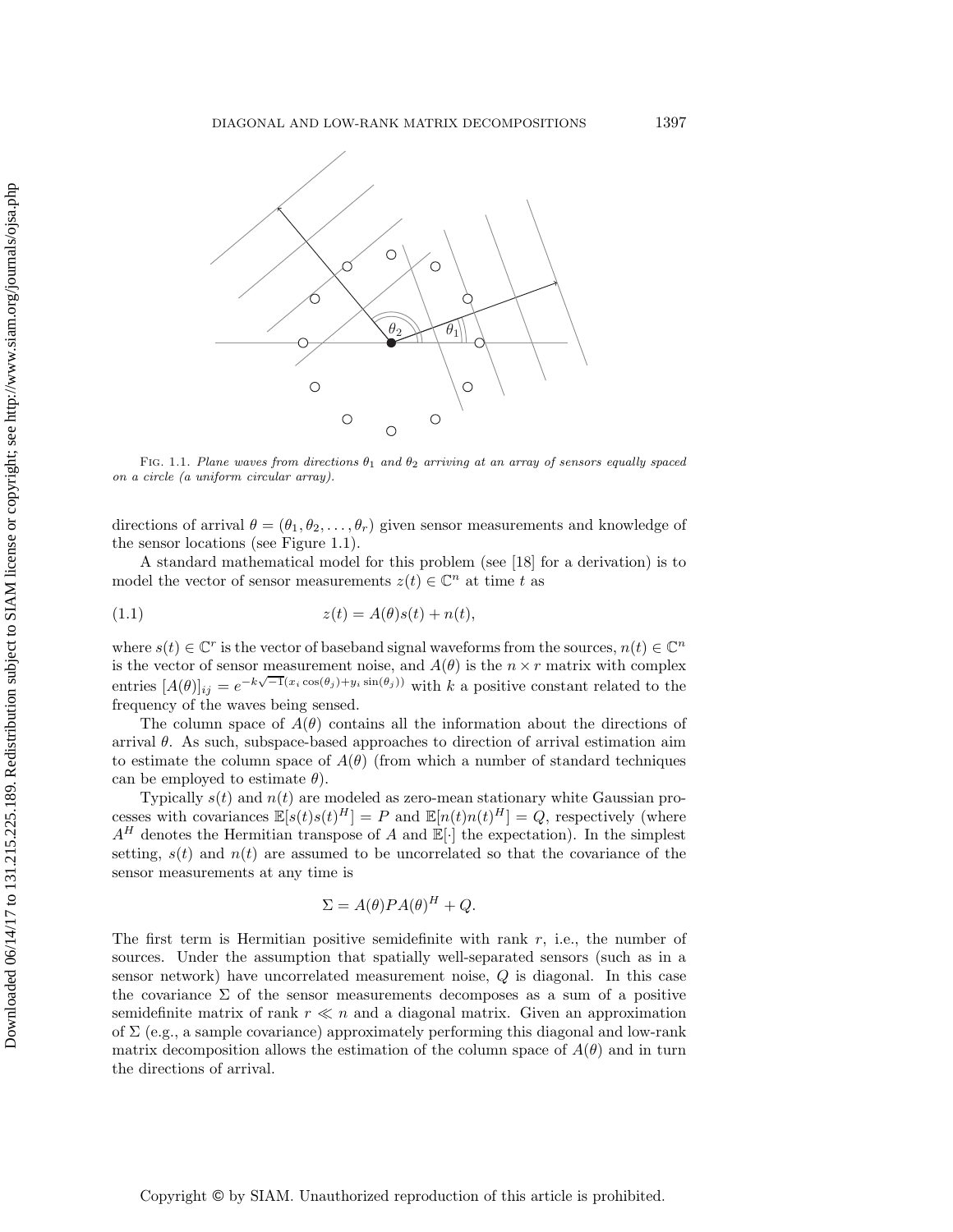A variation on this problem occurs if there are multiple sensors at each location, sensing, for example, waves at different frequencies. Again under the assumption that well-separated sensors have uncorrelated measurement noise, and sensors at the same location have correlated measurement noise, the sensor noise covariance matrix Q would be *block-diagonal*. As such the covariance of all the sensor measurements would decompose as the sum of a low-rank matrix (with rank equal to the total number of sources over all measured frequencies) and a block-diagonal matrix.

A block-diagonal and low-rank decomposition problem also arises if the secondorder statistics of the noise have certain *symmetries*. This might occur in cases where the sensors themselves are arranged in a symmetric way (such as in the uniform circular array shown in Figure 1.1). In this case there is a unitary matrix  $T$  (depending only on the symmetry group of the array) such that  $TQT<sup>H</sup>$  is *block-diagonal* [25]. Then the covariance of the sensor measurements, when written in coordinates with respect to  $T$ , is

$$
T\Sigma T^H = TA(\theta)PA(\theta)^H T^H + TQT^H,
$$

which has a decomposition as the sum of a block-diagonal matrix and a rank  $r$  Hermitian positive semidefinite matrix (as conjugation by  $T$  does not change the rank of this term).

Note that the matrix decomposition problems discussed in this section involve Hermitian matrices with complex entries, rather than the symmetric matrices with real entries considered elsewhere in this paper. In Appendix B we briefly discuss how results for the complex case can be obtained from our results for the block-diagonal and low-rank decomposition problem over the reals.

## **1.2. Contributions.**

*Relating MTFA, correlation matrices, and ellipsoid fitting.* We introduce and make explicit the links between the analysis of MTFA, the facial structure of the elliptope, and the ellipsoid fitting problem, showing that these problems are, in a precise sense, equivalent (see Proposition 3.1). As such, we relate a basic problem in statistical modeling (tractable diagonal and low-rank matrix decompositions), a basic problem in convex algebraic geometry (understanding the facial structure of perhaps the simplest of spectrahedra), and a basic geometric problem.

*A sufficient condition for the three problems.* The main result of the paper is to establish a new, simple, sufficient condition on a subspace  $\mathcal U$  of  $\mathbb R^n$  that ensures that MTFA correctly decomposes matrices of the form  $D^* + L^*$ , where U is the column space of  $L^*$ . The condition is stated in terms of a measure of *coherence* of a subspace (made precise in Definition 4.1). Informally, the coherence of a subspace is a real number between zero and one that measures how close the subspace is to containing any of the elementary unit vectors. This result can be translated into new results for the other two problems under consideration based on the relationship between the analysis of MTFA, the faces of the elliptope, and ellipsoid fitting.

*Block-diagonal and low-rank decompositions.* In section 5 we turn our attention to the *block*-diagonal and low-rank decomposition problem, showing how our results generalize to that setting. Our arguments combine our results for the diagonal and low-rank decomposition case with an understanding of the symmetries of the blockdiagonal and low-rank decomposition problem.

**1.3. Outline.** The remainder of the paper is organized as follows. We describe notation, give some background on semidefinite programming, and provide precise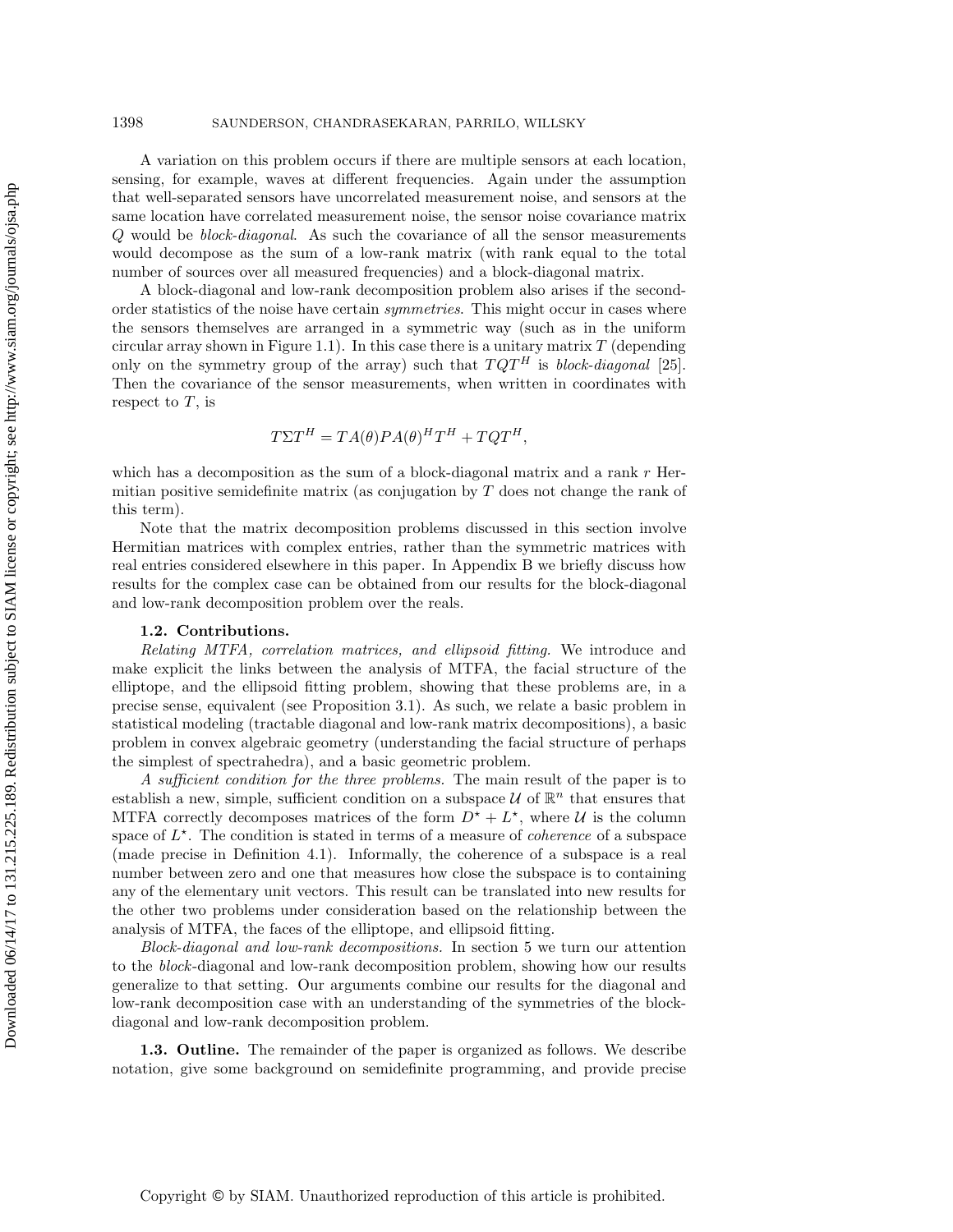problem statements in section 2. In section 3 we present our first contribution by establishing relationships between the success of MTFA, the faces of the elliptope, and ellipsoid fitting. We then illustrate these connections by noting the equivalence of a known result about the faces of the elliptope, and a known result about MTFA, and translating these into the context of ellipsoid fitting. Section 4 is focused on establishing and interpreting our main result: a sufficient condition for the three problems based on a coherence inequality. Finally in section 5 we generalize our results to the analogous tractable block-diagonal and low-rank decomposition problem.

## **2. Background and problem statements.**

**2.1.** Notation. If  $x, y \in \mathbb{R}^n$  we denote by  $\langle x, y \rangle = \sum_{i=1}^n x_i y_i$  the standard Euclidean inner product and by  $||x||_2 = \langle x, x \rangle^{1/2}$  the corresponding Euclidean norm. We write  $x \geq 0$  and  $x \geq 0$  to indicate that x is entrywise nonnegative and strictly positive, respectively. Correspondingly, if  $X, Y \in \mathcal{S}^n$ , the set of  $n \times n$  symmetric matrices, then we denote by  $\langle X, Y \rangle = \text{tr}(XY)$  the trace inner product and by  $||X||_F =$  $\langle X, X \rangle^{1/2}$  the Frobenius norm. We write  $X \succeq 0$  and  $X \succ 0$  to indicate that X is positive semidefinite and strictly positive definite, respectively. We write  $S_{+}^{n}$  for the cone of  $n \times n$  positive semidefinite matrices.

The column space of a matrix X is denoted  $\mathcal{R}(X)$  and the nullspace is denoted  $\mathcal{N}(X)$ . If X is an  $n \times n$  matrix, then  $\text{diag}(X) \in \mathbb{R}^n$  is the diagonal of X. If  $x \in \mathbb{R}^n$ , then diag<sup>\*</sup>(x) ∈  $S<sup>n</sup>$  is the diagonal matrix with  $[\text{diag}^{*}(x)]_{ii} = x_i$  for  $i = 1, 2, ..., n$ . If U is a subspace of  $\mathbb{R}^n$ , then  $P_{\mathcal{U}} : \mathbb{R}^n \to \mathbb{R}^n$  denotes the orthogonal projector onto U, that is, the self-adjoint linear map such that  $\mathcal{R}(P_U) = U$ ,  $P_U^2 = P_U$  and  $tr(P_{\mathcal{U}}) = dim(\mathcal{U}).$ 

We use the notation  $e_i$  for the vector with a one in the *i*th position and zeros elsewhere and the notation **1** to denote the vector all entries of which are one. We use the shorthand [n] for the set  $\{1, 2, ..., n\}$ . The set of  $n \times n$  correlation matrices, i.e., positive semidefinite matrices with unit diagonal, is denoted  $\mathcal{E}_n$ . For brevity we typically refer to  $\mathcal{E}_n$  as the elliptope and the elements of  $\mathcal{E}_n$  as correlation matrices.

**2.2. Semidefinite programming.** The term semidefinite programming [30] refers to convex optimization problems of the form

(2.1) minimize 
$$
\langle C, X \rangle
$$
 subject to  $\begin{cases} \mathcal{A}(X) = b, \\ X \succeq 0, \end{cases}$ 

where X and C are  $n \times n$  symmetric matrices,  $b \in \mathbb{R}^m$ , and  $\mathcal{A}: \mathcal{S}^n \to \mathbb{R}^m$  is a linear map. The dual semidefinite program is

(2.2) 
$$
\begin{array}{ll}\text{maximize } \langle b, y \rangle & \text{subject to} & \left\{ \begin{array}{l} C - \mathcal{A}^*(y) = S, \\ S \succeq 0, \end{array} \right. \end{array}
$$

where  $\mathcal{A}^* : \mathbb{R}^m \to \mathcal{S}^n$  is the adjoint of  $\mathcal{A}$ .

General semidefinite programs can be solved efficiently using interior point methods [30]. While our focus in this paper is not on algorithms, we remark that for the structured semidefinite programs discussed in this paper, many different specialpurpose methods have been devised.

The main result about semidefinite programming that we use is the following optimality condition (see [30], for example).

THEOREM 2.1. *Suppose* (2.1) and (2.2) are strictly feasible. Then  $X^*$  and  $(y^*, S^*)$  are optimal for the primal  $(2.1)$  and dual  $(2.2)$ *, respectively, if and only if*  $X^*$  *is primal feasible,*  $(y^*, S^*)$  *is dual feasible, and*  $X^*S^* = 0$ *.*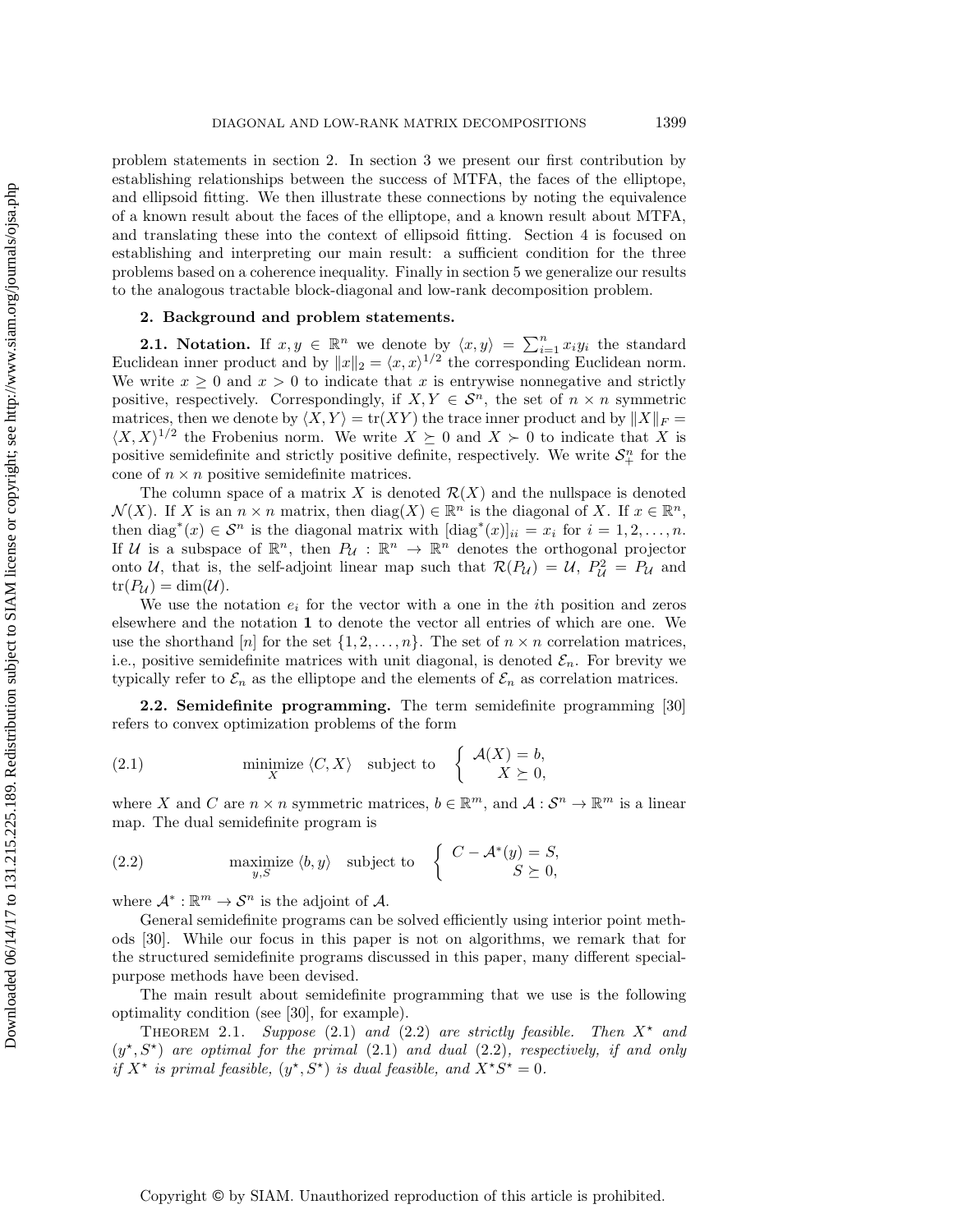**2.3. Tractable diagonal and low-rank matrix decompositions.** To decompose X into a diagonal part and a positive semidefinite low-rank part, we may try to solve the following rank minimization problem:

$$
\underset{D,L}{\text{minimize}} \ \text{rank}(L) \quad \text{subject to} \quad \begin{cases} \begin{array}{c} X = D + L, \\ L \succeq 0, \\ D \quad \text{diagonal.} \end{array} \end{cases}
$$

Since the rank function is nonconvex and discontinuous, it is not clear how to solve this optimization problem directly. One approach that has been successful for other rank minimization problems (for example, those in [22, 23]) is to replace the rank function with the trace function in the objective. This can be viewed as a convexification of the problem as the trace function is the convex envelope of the rank function when restricted to positive semidefinite matrices with spectral norm at most one. Performing this convexification leads to the semidefinite program MTFA:

(2.3) 
$$
\text{minimize } \text{tr}(L) \quad \text{subject to} \quad \begin{cases} X = D + L, \\ L \succeq 0, \\ D \quad \text{diagonal.} \end{cases}
$$

It has been shown by Della Riccia and Shapiro [7] that if MTFA is feasible it has a unique optimal solution. One central concern of this paper is to understand when the diagonal and low-rank decomposition of a matrix given by MTFA is "correct" in the following sense.

*Recovery problem* I. Suppose X is a matrix of the form  $X = D^* + L^*$ , where  $D^*$ is diagonal and  $L^*$  is positive semidefinite. What conditions on  $(D^*, L^*)$  ensure that  $(D^{\star}, L^{\star})$  is the optimum of MTFA with input X?

We establish in section 3 that whether  $(D^*, L^*)$  is the optimum of MTFA with input  $X = D^* + L^*$  depends only on the column space of  $L^*$ , motivating the following definition.

DEFINITION 2.2. A subspace U of  $\mathbb{R}^n$  is recoverable by MTFA *if for every diagonal*  $D^*$  *and every positive semidefinite*  $L^*$  *with column space*  $U$ *,*  $(D^*, L^*)$  *is the optimum of MTFA with input*  $X = D^* + L^*$ .

In these terms, we can restate the recovery problem succinctly as follows.

*Recovery problem* II. Determine which subspaces of  $\mathbb{R}^n$  are recoverable by MTFA.

Much of the basic analysis of MTFA, including optimality conditions and relations between minimum rank factor analysis and minimum trace factor analysis, was carried out in a sequence of papers by Shapiro [26, 27, 28] and Della Riccia and Shapiro [7]. More recently, Chandrasekaran et al. [6] and Cand`es et al. [4] considered convex optimization methods for decomposing a matrix as a sum of a sparse and low-rank matrix. Since a diagonal matrix is certainly sparse, the analysis in [6] can be specialized to give fairly conservative sufficient conditions for the success of their convex programs in performing diagonal and low-rank decompositions (see section 4.1).

The diagonal and low-rank decomposition problem can also be interpreted as a low-rank matrix completion problem, where we are given all the entries of a low-rank matrix except the diagonal and aim to correctly reconstruct the diagonal entries. As such, this paper is closely related to the ideas and techniques used in the work of Candès and Recht [5] and a number of subsequent papers on this topic. We would like to emphasize a key point of distinction between that line of work and the present paper. The recent low-rank matrix completion literature largely focuses on determining the proportion of *randomly selected* entries of a low-rank matrix that need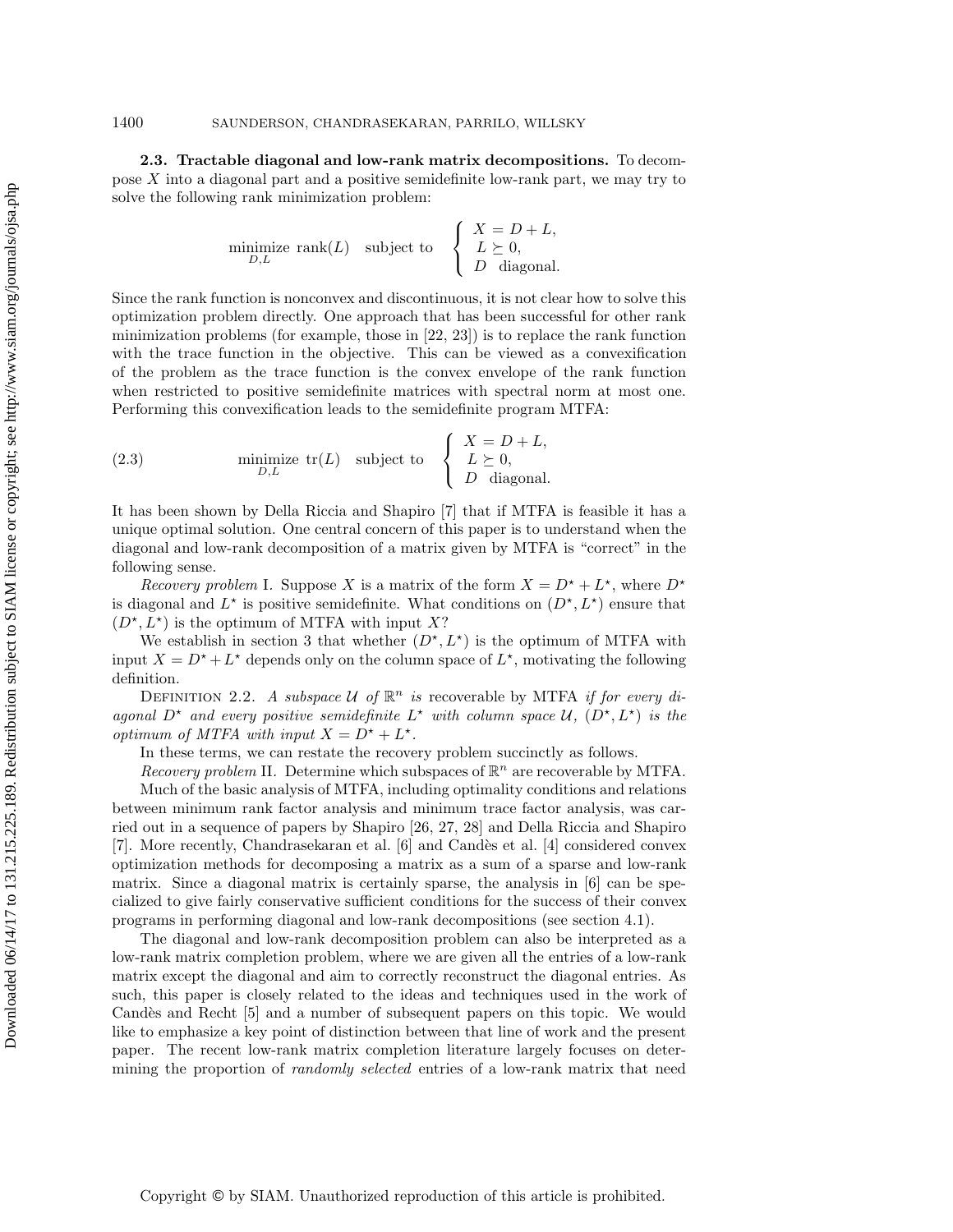to be revealed to be able to reconstruct that low-rank matrix using a tractable algorithm. The results of this paper, on the other hand, can be interpreted as attempting to understand which low-rank matrices can be reconstructed from a *fixed* and quite canonical pattern of revealed entries.

**2.4. Faces of the elliptope.** The faces of the cone of  $n \times n$  positive semidefinite matrices are all of the form

(2.4) 
$$
\mathcal{F}_{\mathcal{U}} = \{ X \succeq 0 : \mathcal{N}(X) \supseteq \mathcal{U} \},
$$

where U is a subspace of  $\mathbb{R}^n$  [19]. Conversely, given any subspace U of  $\mathbb{R}^n$ ,  $\mathcal{F}_U$  is a face of  $S_{+}^{n}$ . As a consequence, the faces of  $\mathcal{E}_{n}$  are all of the form

(2.5) 
$$
\mathcal{E}_n \cap \mathcal{F}_{\mathcal{U}} = \{ X \succeq 0 : \mathcal{N}(X) \supseteq \mathcal{U}, \text{ diag}(X) = 1 \},
$$

where U is a subspace of  $\mathbb{R}^n$  [19]. It is *not* the case, however, that for every subspace U of  $\mathbb{R}^n$  there is a correlation matrix with nullspace containing U, motivating the following definition.

DEFINITION 2.3 (see [19]). *A subspace*  $U$  *of*  $\mathbb{R}^n$  *is* realizable *if there is an*  $n \times n$ *correlation matrix* Q *such that*  $\mathcal{N}(Q) \supset \mathcal{U}$ .

The problem of understanding the facial structure of the set of correlation matrices can be restated as follows.

*Facial structure problem.* Determine which subspaces of  $\mathbb{R}^n$  are realizable.

Much is already known about the faces of the elliptope. For example, all possible dimensions of faces as well as polyhedral faces are known [20]. Characterizations of the realizable subspaces of  $\mathbb{R}^n$  of dimension 1,  $n-2$ , and  $n-1$  are given in [8] and implicitly in  $[19]$  and  $[20]$ . Nevertheless, little is known about which  $k$ -dimensional subspaces of  $\mathbb{R}^n$  are realizable for general n and k.

**2.5. Ellipsoid fitting.** Throughout, an *ellipsoid* is a set of the form  $\{u \in \mathbb{R}^k :$  $u^T M u = 1$ , where  $M \succeq 0$ . Note that this includes "degenerate" ellipsoids.

*Ellipsoid fitting problem* I. What conditions on a collection of n points in  $\mathbb{R}^k$ ensure that there is a centered ellipsoid passing *exactly* through all those points?

Let us consider some basic properties of this problem.

*Number of points.* If  $n \leq k$  we can always fit an ellipsoid to the points. Indeed if V is the matrix with columns  $v_1, v_2, \ldots, v_n$ , then the image of the unit sphere in  $\mathbb{R}^n$ under V is a centered ellipsoid passing through  $v_1, v_2, \ldots, v_n$ . If  $n > \binom{k+1}{2}$  and the points are "generic," then we cannot fit a centered ellipsoid to them. This is because if we represent the ellipsoid by a symmetric  $k \times k$  matrix M, the condition that it passes through the points (ignoring the positivity condition on  $M$ ) means that  $M$ must satisfy *n* linearly independent equations.

*Invariances.* If  $T \in GL(k)$  is an invertible linear map, then there is an ellipsoid passing through  $v_1, v_2, \ldots, v_n$  if and only if there is an ellipsoid passing through  $Tv_1, Tv_2, \ldots, Tv_n$ . This means that whether there is an ellipsoid passing through n points in  $\mathbb{R}^k$  depends not on the actual set of n points but on a subspace of  $\mathbb{R}^n$  related to the points. We summarize this observation in the following lemma.

LEMMA 2.4. *Suppose* V *is a*  $k \times n$  *matrix with row space* V. If there is a centered *ellipsoid in*  $\mathbb{R}^k$  passing through the columns of V, then there is a centered ellipsoid *passing through the columns of any matrix* V *with row space* V.

Lemma 2.4 asserts that whether it is possible to fit an ellipsoid to  $v_1, v_2, \ldots, v_n$ depends only on the row space of the matrix with columns given by the  $v_i$ , motivating the following definition.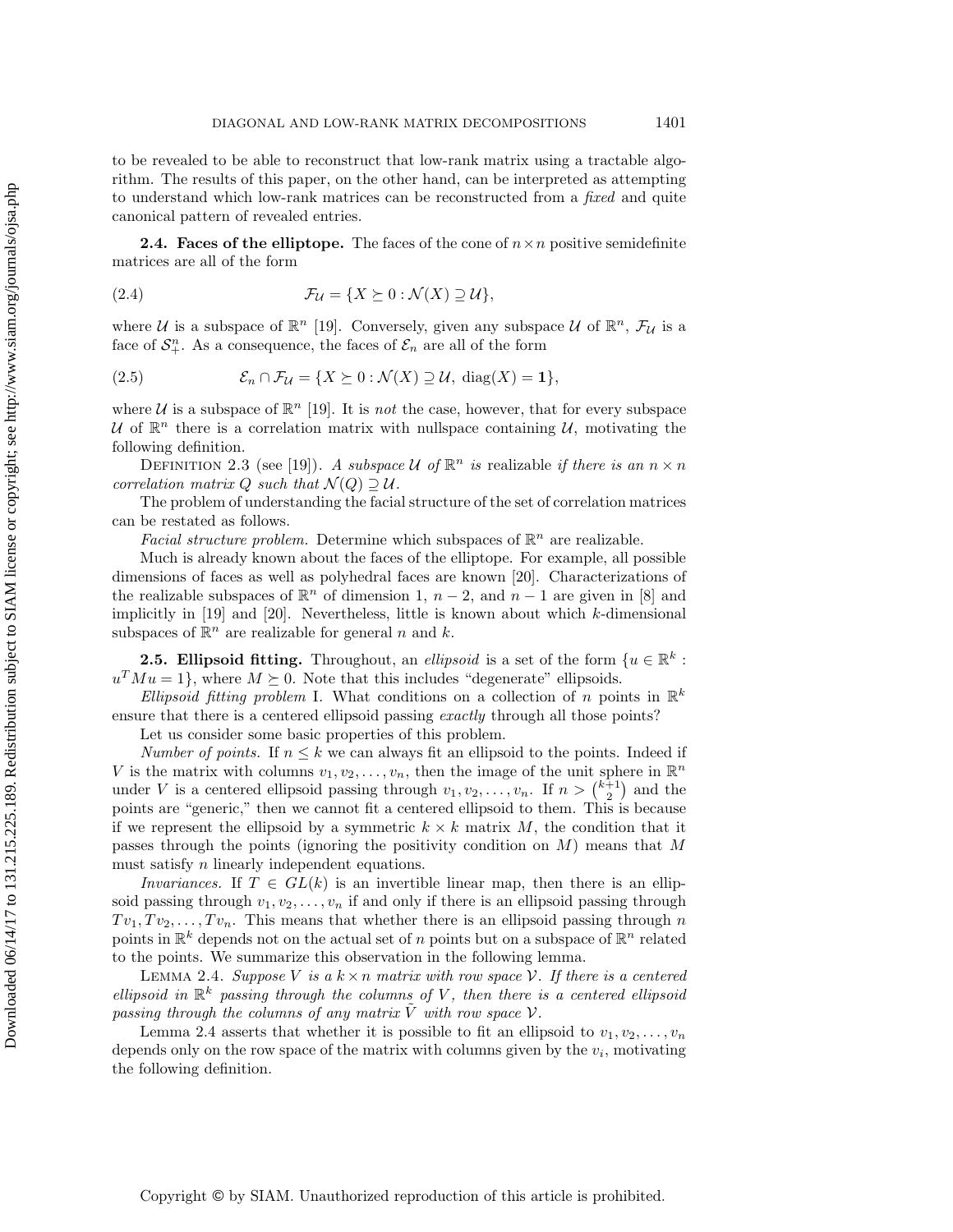DEFINITION 2.5. A k-dimensional subspace  $\mathcal V$  of  $\mathbb{R}^n$  has the ellipsoid fitting property *if there is a*  $k \times n$  *matrix* V *with row space* V *and a centered ellipsoid in*  $\mathbb{R}^k$ *that passes through each column of* V *.*

As such we can restate the ellipsoid fitting problem as follows.

*Ellipsoid fitting problem* II. Determine which subspaces of  $\mathbb{R}^n$  have the ellipsoid fitting property.

**3. Relating ellipsoid fitting, diagonal and low-rank decompositions, and correlation matrices.** In this section we show that the ellipsoid fitting problem, the recovery problem, and the facial structure problem are equivalent in the following sense.

PROPOSITION 3.1. Let  $\mathcal U$  be a subspace of  $\mathbb R^n$ . Then the following are equivalent:

1. U *is recoverable by MTFA.*

2. U *is realizable.*

3.  $U^{\perp}$  has the ellipsoid fitting property.

*Proof.* Let  $\dim(\mathcal{U}) = n - k$ . To see that 2 implies 3, let V be a  $k \times n$  matrix with nullspace U and let  $v_i$  denote the *i*th column of V. If U is realizable there is a correlation matrix Y with nullspace containing U. Hence there is some  $M \succeq 0$  such that  $Y = V^T M V$  and  $v_i^T M v_i = 1$  for  $i \in [n]$ . Since V has nullspace U, it has row space  $\mathcal{U}^{\perp}$ . Hence the subspace  $\mathcal{U}^{\perp}$  has the ellipsoid fitting property. By reversing the argument we see that the converse also holds.

The equivalence of 1 and 2 arises from semidefinite programming duality. Following a slight reformulation, MTFA (2.3) can be expressed as

(3.1) maximize 
$$
\langle 1, d \rangle
$$
 subject to  $\begin{cases} X = \text{diag}^*(d) + L, \\ L \succeq 0, \end{cases}$ 

and its dual as

(3.2) minimize 
$$
\langle X, Y \rangle
$$
 subject to  $\begin{cases} \text{diag}(Y) = 1, \\ Y \succeq 0, \end{cases}$ 

which is clearly just the optimization of the linear functional defined by  $X$  over the elliptope. We note that  $(3.1)$  is exactly in the standard dual form  $(2.2)$  for semidefinite programming and correspondingly that (3.2) is in the standard primal form (2.1) for semidefinite programming.

Suppose U is recoverable by MTFA. Fix a diagonal matrix  $D^*$  and a positive semidefinite matrix  $L^*$  with column space U and let  $X = D^* + L^*$ . Since (3.1) and (3.2) are strictly feasible, by Theorem 2.1 (optimality conditions for semidefinite programming), the pair  $(\text{diag}(D^*), L^*)$  is an optimum of (3.1) if and only if there is some correlation matrix  $Y^*$  such that  $Y^*L^* = 0$ . Since  $\mathcal{R}(L^*) = \mathcal{U}$  this implies that U is realizable. Conversely, if U is realizable, there is some  $Y^*$  such that  $Y^*L^* = 0$ for every  $L^*$  with column space U, showing that U is recoverable by MTFA.

*Remark.* We note that in the proof of Proposition 3.1 we established that the two versions of the recovery problem stated in section 2.3 are actually equivalent. In particular, whether  $(D^*, L^*)$  is the optimum of MTFA with input  $X = D^* + L^*$ depends only on the column space of  $L^*$ .

**3.1. Certificates of failure.** We can certify that a subspace  $\mathcal{U}$  is realizable by constructing a correlation matrix with nullspace containing  $U$ . We can also establish that a subspace is *not* realizable by constructing a matrix that *certifies* this fact. Geometrically, a subspace U is realizable if and only if the subspace  $\mathcal{L}_{\mathcal{U}} = \{X \in \mathcal{S}^n :$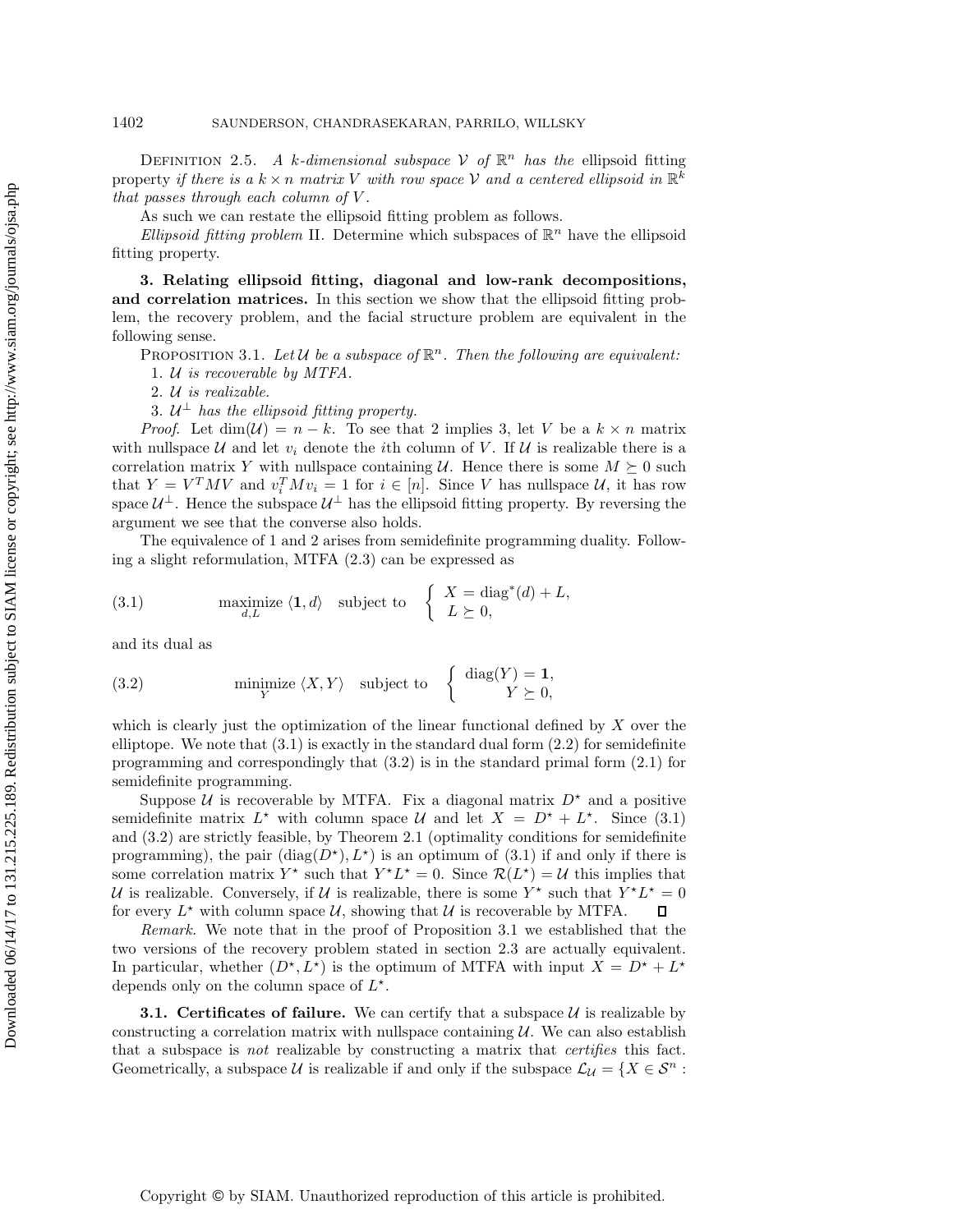$\mathcal{N}(X) \supseteq \mathcal{U}$  of symmetric matrices intersects with the elliptope. So a certificate that  $U$  is not realizable is a hyperplane in the space of symmetric matrices that strictly separates the elliptope from  $\mathcal{L}_{\mathcal{U}}$ . The following lemma describes the structure of these separating hyperplanes.

LEMMA 3.2. A subspace U of  $\mathbb{R}^n$  is not realizable if and only if there is a diagonal *matrix* D such that  $tr(D) > 0$  and  $v^T D v \leq 0$  for all  $v \in \mathcal{U}^{\perp}$ .

*Proof.* By Proposition 3.1, U is not realizable if and only if  $U^{\perp}$  does not have the ellipsoid fitting property. Let  $\dim(\mathcal{U}^{\perp}) = k$  and let V be a  $k \times n$  matrix with row space  $\mathcal{U}^{\perp}$ . Then  $\mathcal{U}^{\perp}$  does not have the ellipsoid fitting property if and only if we cannot find an ellipsoid passing through the columns of  $V$ , i.e., the semidefinite program

(3.3) minimize 
$$
\langle 0, M \rangle
$$
 subject to  $\begin{cases} \text{diag}(V^T M V) = 1, \\ M \succeq 0, \end{cases}$ 

is infeasible. The semidefinite programming dual of (3.3) is

(3.4) maximize 
$$
\langle d, \mathbf{1} \rangle
$$
 subject to  $\{ V \text{ diag}^*(d) V^T \preceq 0.$ 

Both the primal and dual problems are strictly feasible, so strong duality holds. Since (3.4) is clearly always feasible, (3.3) is infeasible if and only if (3.4) is unbounded (by strong duality). This occurs if and only if there is some d with  $\langle d, 1 \rangle > 0$  and yet  $V \operatorname{diag}^*(d)V^T \leq 0$ . Then  $D = \operatorname{diag}^*(d)$  has the properties in the statement of the  $\Box$ lemma.

**3.2. Exploiting connections: Results for one-dimensional subspaces.** In 1940, Ledermann [21] characterized the one-dimensional subspaces that are recoverable by MTFA. In 1990, Grone, Pierce, and Watkins [15] gave a necessary condition for a subspace to be realizable. In 1993, independently of Ledermann's work, Delorme and Poljak [8] showed that this condition is also sufficient for one-dimensional subspaces. Since we have established that a subspace is recoverable by MTFA if and only if it is realizable, Ledermann's result and Delorme and Poljak's results are equivalent. In this section we translate these equivalent results into the context of the ellipsoid fitting problem, giving a geometric characterization of when it is possible to fit a centered ellipsoid to  $k + 1$  points in  $\mathbb{R}^k$ .

Delorme and Poljak state their result in terms of the following definition.

DEFINITION 3.3 (Delorme and Poljak [8]). *A vector*  $u \in \mathbb{R}^n$  *is* balanced *if* 

(3.5) 
$$
|u_i| \leq \sum_{j \neq i} |u_j| \quad \text{for all } i \in [n].
$$

*If the inequality is strict we say that* u *is* strictly balanced. A subspace U of  $\mathbb{R}^n$  *is* (strictly) balanced *if every*  $u \in \mathcal{U}$  *is (strictly) balanced.* 

In the following, the necessary condition is due to Grone et al. [15] and the sufficient condition is due to Ledermann [21] (in the context of the analysis of MTFA) and Delorme and Poljak [8] (in the context of the facial structure of the elliptope). We state the result only in terms of realizability of a subspace.

THEOREM 3.4. If a subspace U of  $\mathbb{R}^n$  is realizable, then it is balanced. If a *subspace*  $U$  *of*  $\mathbb{R}^n$  *is balanced and*  $\dim(U) = 1$ *, then it is realizable.* 

From Proposition 3.1 we know that whether a subspace is realizable can be determined by deciding whether we can fit an ellipsoid to a particular collection of points. We next develop the analogous geometric interpretation of balanced subspaces.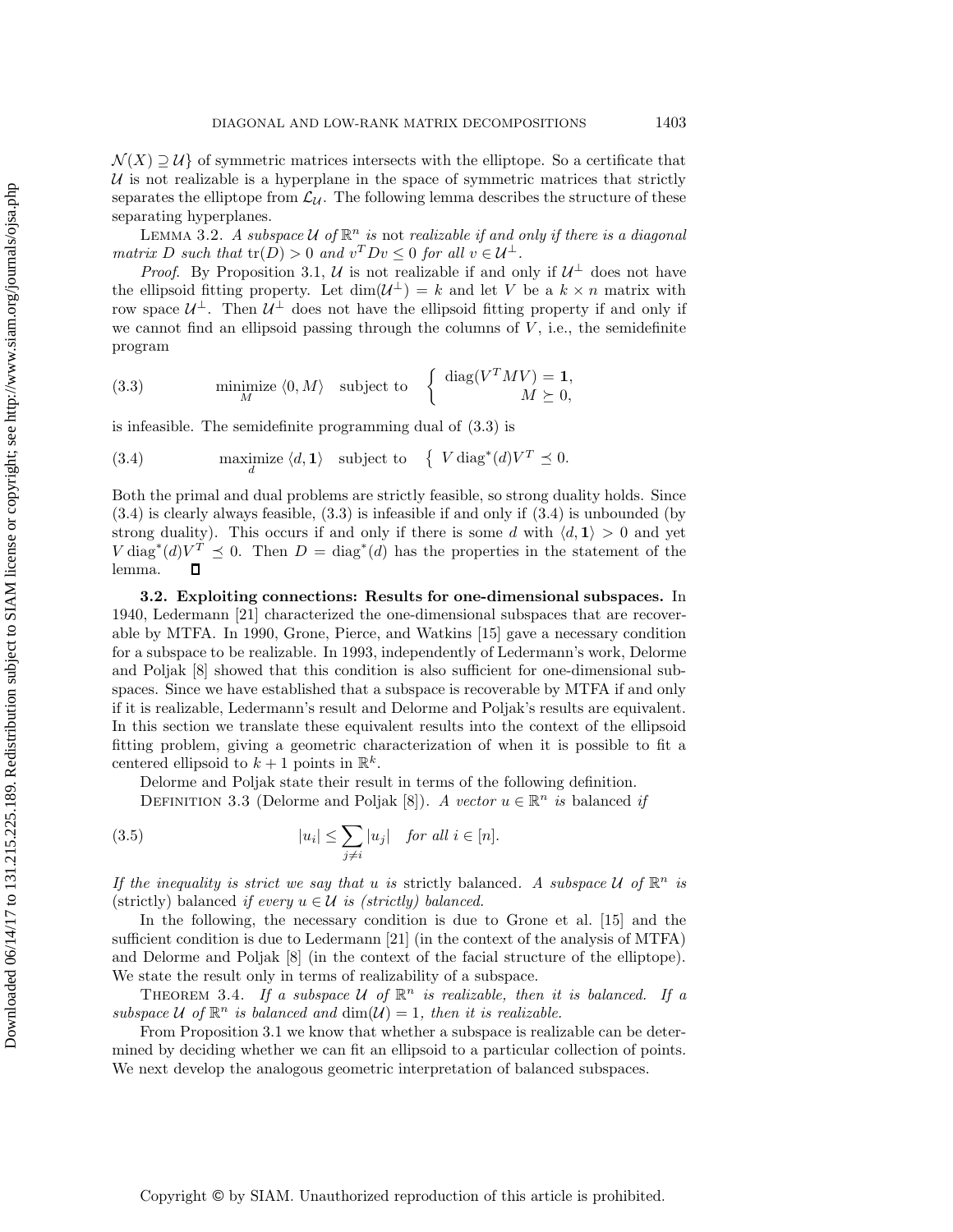DEFINITION 3.5. *A collection of points*  $v_1, v_2, \ldots, v_n \in \mathbb{R}^k$  *is in* convex position *if for each*  $i \in [n]$ *, v<sub>i</sub> lies on the boundary of the convex hull of*  $\pm v_1, \pm v_2, \ldots, \pm v_n$ *.* 

The following lemma makes precise the connection between balanced subspaces and points in convex position.

LEMMA 3.6. *Suppose* V *is any*  $k \times n$  *matrix with*  $\mathcal{N}(V) = \mathcal{U}$ . Then U is balanced *if and only if the columns of* V *are in convex position.*

*Proof*. We defer a detailed proof to Appendix A, giving only the main idea here. We can check if a collection of points is in convex position by checking the feasibility of a system of linear inequalities (given in Appendix A). An application of linear programming duality establishes that certificates of infeasibility of these linear inequalities take the form of elements of U that are *not* balanced. Л

By combining Theorem 3.4 with Lemma 3.6, we are in a position to interpret Theorem 3.4 purely in terms of ellipsoid fitting.

COROLLARY 3.7. If there is a centered ellipsoid passing through  $v_1, v_2, \ldots, v_n \in$  $\mathbb{R}^k$ , then they are in convex position. If  $v_1, v_2, \ldots, v_n \in \mathbb{R}^k$  and  $k = n - 1$ , then there *is a centered ellipsoid passing through them.*

In this geometric setting the necessary condition is clear—we can only hope to find a centered ellipsoid passing through a collection of points if they are in convex position, i.e., they lie on the boundary of *some* convex body.

One may wonder for which other n and k (if any) it is the case that there is an ellipsoid passing through any set of n points in  $\mathbb{R}^k$  that are in convex position (or equivalently that any  $(n - k)$ -dimensional balanced subspace of  $\mathbb{R}^n$  is realizable). This is not the case for general *n* and *k*. For example, let  $n \geq {k+1 \choose 2} + 1$  and choose  $v_1, v_2, \ldots, v_{n-1}$  on the unit sphere in  $\mathbb{R}^k$  so that the sphere is the unique centered ellipsoid passing through them. Then choose  $v_n$  in the interior of the sphere but not in the convex hull of  $\pm v_1, \pm v_2, \ldots, \pm v_{n-1}$ . The resulting points are in convex position but there is no centered ellipsoid passing through them.

On a positive note, since there is clearly an ellipsoid passing through any subset of  $\mathbb{R}^1$  in convex position, we have the following simple addition to Theorem 3.4.

PROPOSITION 3.8. If a subspace  $U$  of  $\mathbb{R}^n$  is balanced and  $\dim(U) = n - 1$ , then U *is realizable.*

**4. A sufficient condition for the three problems.** In this section we establish a new sufficient condition for a subspace  $\mathcal U$  of  $\mathbb R^n$  to be realizable and consequently a sufficient condition for U to be recoverable by MTFA and  $\mathcal{U}^{\perp}$  to have the ellipsoid fitting property. Our condition is based on a simple property of a subspace known as coherence.

Given a subspace  $\mathcal U$  of  $\mathbb R^n$ , the coherence of  $\mathcal U$  is a measure of how close the subspace is to containing any of the elementary unit vectors. This notion was introduced (with a different scaling) by Candès and Recht in their work on low-rank matrix completion [5], although related quantities have played an important role in the analysis of sparse reconstruction problems since the work of Donoho and Huo [10].

DEFINITION 4.1. If U is a subspace of  $\mathbb{R}^n$ , then the coherence of U is

$$
\mu(\mathcal{U}) = \max_{i \in [n]} \|P_{\mathcal{U}}e_i\|_2^2.
$$

There are a number of equivalent ways to express coherence, some of which we collect here for convenience. Since  $P_{\mathcal{U}}^2 = P_{\mathcal{U}} = I - P_{\mathcal{U}^{\perp}}$ ,

(4.1) 
$$
\mu(\mathcal{U}) = \max_{i \in [n]} [P_{\mathcal{U}}]_{ii} = 1 - \min_{i \in [n]} [P_{\mathcal{U}^{\perp}}]_{ii}.
$$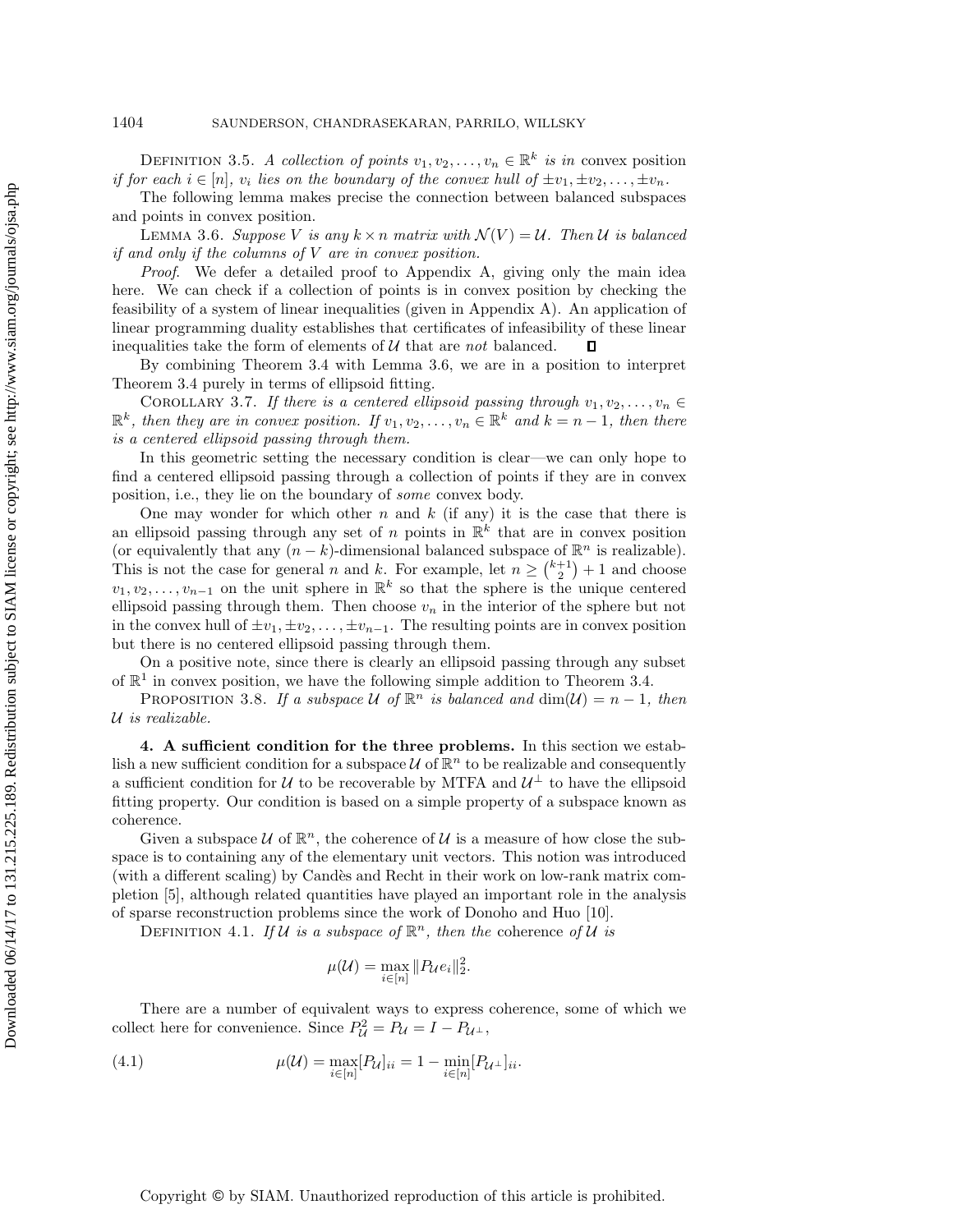Coherence also has an interpretation as the square of the worst-case ratio between the infinity norm and the Euclidean norm on a subspace:

(4.2) 
$$
\mu(\mathcal{U}) = \max_{i \in [n]} \|P_{\mathcal{U}}e_i\|_2^2 = \max_{i \in [n]} \max_{u \in \mathcal{U} \setminus \{0\}} \frac{\langle e_i, u \rangle^2}{\|u\|_2^2} = \max_{u \in \mathcal{U} \setminus \{0\}} \frac{\|u\|_{\infty}^2}{\|u\|_2^2}.
$$

A basic property of coherence is that it satisfies the inequality

(4.3) 
$$
\frac{\dim(\mathcal{U})}{n} \leq \mu(\mathcal{U}) \leq 1
$$

for any subspace U of  $\mathbb{R}^n$  [5]. This holds because  $P_{\mathcal{U}}$  has  $\dim(\mathcal{U})$  eigenvalues equal to one and the rest equal to zero so that  $\dim(\mathcal{U})/n = \text{tr}(P_{\mathcal{U}})/n \leq \max_{i \in [n]}[P_{\mathcal{U}}]_{ii} = \mu(\mathcal{U}).$ The inequality (4.3), together with the definition of coherence, provides useful intuition about the properties of subspaces with low coherence, that is, *in*coherence. Any subspace with low coherence is necessarily of low dimension and far from containing any of the elementary unit vectors  $e_i$ . As such, any symmetric matrix with incoherent row/column spaces is necessarily of low rank and quite different from being a diagonal matrix.

**4.1. Coherence-threshold-type sufficient conditions.** In this section we focus on finding the largest possible  $\alpha$  such that

$$
\mu(\mathcal{U}) < \alpha \implies \mathcal{U} \text{ is realizable},
$$

that is, finding the best possible coherence-threshold-type sufficient condition for a subspace to be realizable. Such conditions are of particular interest because the dependence they have on the ambient dimension and the dimension of the subspace is only the mild dependence implied by  $(4.3)$ . In contrast, existing results (e.g., [8, 20, 19]) about realizability of subspaces hold only for specific combinations of the ambient dimension and the dimension of the subspace.

The following theorem, our main result, gives a sufficient condition for realizability based on a coherence-threshold condition. Furthermore, it establishes that this is the best possible coherence-threshold-type sufficient condition.

THEOREM 4.2. If U is a subspace of  $\mathbb{R}^n$  and  $\mu(\mathcal{U}) < 1/2$ , then U is realizable. *On the other hand, given any*  $\alpha > 1/2$ *, there is a subspace* U with  $\mu(\mathcal{U}) = \alpha$  *that is not realizable.*

*Proof*. We give the main idea of the proof, deferring some details to Appendix A. Instead of proving that there is some  $Y \in \mathcal{F}_{\mathcal{U}} = \{Y \succeq 0 : \mathcal{N}(Y) \supseteq \mathcal{U}\}\$  such that  $Y_{ii} = 1$ for  $i \in [n]$ , it suffices to choose a convex cone K that is an inner approximation to  $\mathcal{F}_{\mathcal{U}}$  and establish that there is some  $Y \in \mathcal{K}$  such that  $Y_{ii} = 1$  for  $i \in [n]$ . One natural choice is to take  $\mathcal{K} = \{P_{\mathcal{U}^{\perp}} \text{diag}^*(\lambda)P_{\mathcal{U}^{\perp}} : \lambda \geq 0\}$ , which is clearly contained in  $\mathcal{F}_{\mathcal{U}}$ . Note that there is some  $Y \in \mathcal{K}$  such that  $Y_{ii} = 1$  for all  $i \in [n]$  if and only if there is  $\lambda \geq 0$  such that

(4.4) 
$$
\operatorname{diag}(P_{\mathcal{U}^{\perp}} \operatorname{diag}^*(\lambda) P_{\mathcal{U}^{\perp}}) = 1.
$$

The rest of the proof of the sufficient condition involves showing that if  $\mu(\mathcal{U}) < 1/2$ , then such a nonnegative  $\lambda$  exists. We establish this in Lemma A.1.

Now let us construct, for any  $\alpha > 1/2$ , a subspace with coherence  $\alpha$  that is not realizable. Let U be the subspace of  $\mathbb{R}^2$  spanned by  $u = (\sqrt{\alpha}, \sqrt{1-\alpha})$ . Then  $\mu(\mathcal{U}) = \max\{\alpha, 1 - \alpha\} = \alpha$  and yet by Theorem 3.4, U is not realizable because u is not balanced. O

Copyright © by SIAM. Unauthorized reproduction of this article is prohibited.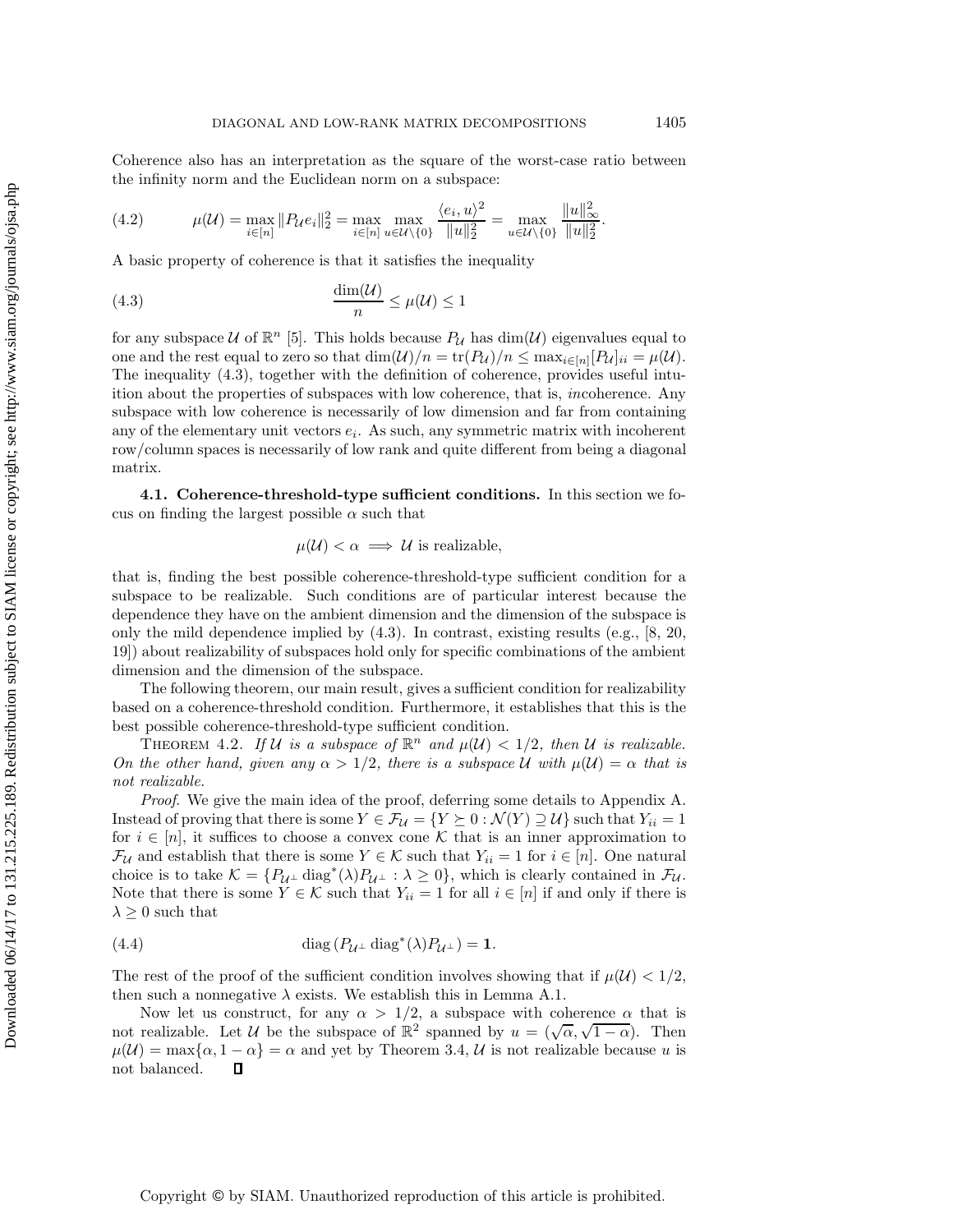*Comparison with results on sparse and low-rank decompositions.* In [6, Corollary 3] a sufficient condition is given under which a convex program related to MTFA can successfully decompose the sum of an unknown sparse matrix  $S^*$  and an unknown low-rank matrix  $L^*$ . The condition is that  $\deg_{\max}(S^*)$  inc $(L^*)$  < 1/12, where  $deg_{\text{max}}(S^{\star})$  is the maximum number of nonzero entries per row/column of  $S^{\star}$  and, for a symmetric matrix  $L^*$  with column space  $\mathcal{U}$ , inc $(L^*) = \sqrt{\mu(\mathcal{U})}$  is the square root of the coherence as defined in the present paper. As such, Chandrasekaran et al. show that the convex program they analyze successfully decomposes the sum of a diagonal matrix and a symmetric matrix with column space U as long as  $1 \cdot \sqrt{\mu(\mathcal{U})} < 1/12$  or equivalently  $\mu(\mathcal{U}) < 1/144$ . By comparison, in this paper both the convex program we consider and our analysis of that convex program exploit the assumptions that the sparse matrix is diagonal and that the low-rank matrix is positive semidefinite. This allows us to obtain the much more refined sufficient condition  $\mu(\mathcal{U}) < 1/2$ .

We now establish two corollaries of our coherence-threshold-type sufficient condition for realizability. These corollaries can be thought of as reinterpretations of the coherence inequality  $\mu(\mathcal{U}) < 1/2$  in terms of other natural quantities.

*An ellipsoid-fitting interpretation.* With the aid of Proposition 3.1 we reinterpret our coherence-threshold-type sufficient condition as a sufficient condition on a set of points in  $\mathbb{R}^k$  that ensures there is a centered ellipsoid passing through them. The condition involves "sandwiching" the points between two ellipsoids (that depend on the points). Indeed, given  $0 < \beta < 1$  and points  $v_1, v_2, \ldots, v_n \in \mathbb{R}^k$  that span  $\mathbb{R}^k$ , we define the ellipsoid

$$
\mathcal{E}_{\beta}(v_1,\ldots,v_n) = \left\{ x \in \mathbb{R}^k : x^T \left( \sum_{j=1}^n v_j v_j^T \right)^{-1} x \leq \beta \right\}.
$$

DEFINITION 4.3. *Given*  $0 < \beta < 1$  *the points*  $v_1, v_2, \ldots, v_n$  *satisfy the*  $\beta$ -sandwich condition *if*  $v_1, v_2, \ldots, v_n$  *span*  $\mathbb{R}^k$  *and* 

$$
\{v_1,v_2,\ldots,v_n\}\subset \mathcal{E}_1(v_1,\ldots,v_n)\setminus \mathcal{E}_\beta(v_1,\ldots,v_n).
$$

The intuition behind this definition (illustrated in Figure 4.1) is that if the points satisfy the  $\beta$ -sandwich condition for  $\beta$  close to one, then they are confined to a thin ellipsoidal shell that is adapted to their position. One might expect that it is "easier" to fit an ellipsoid to points that are confined in this way. Indeed this is the case.

COROLLARY 4.4. *If*  $v_1, v_2, \ldots, v_n \in \mathbb{R}^k$  *satisfy the* 1/2-sandwich condition, then *there is a centered ellipsoid passing through*  $v_1, v_2, \ldots, v_n$ .



FIG. 4.1. The ellipsoids shown are  $\mathcal{E} = \mathcal{E}_1(v_1, v_2, v_3)$  and  $\mathcal{E}' = \mathcal{E}_{1/2}(v_1, v_2, v_3)$ . There is an ellipsoid passing through  $v_1, v_2$ , and  $v_3$  because the points are sandwiched between  $\mathcal E$  and  $\mathcal E'$ .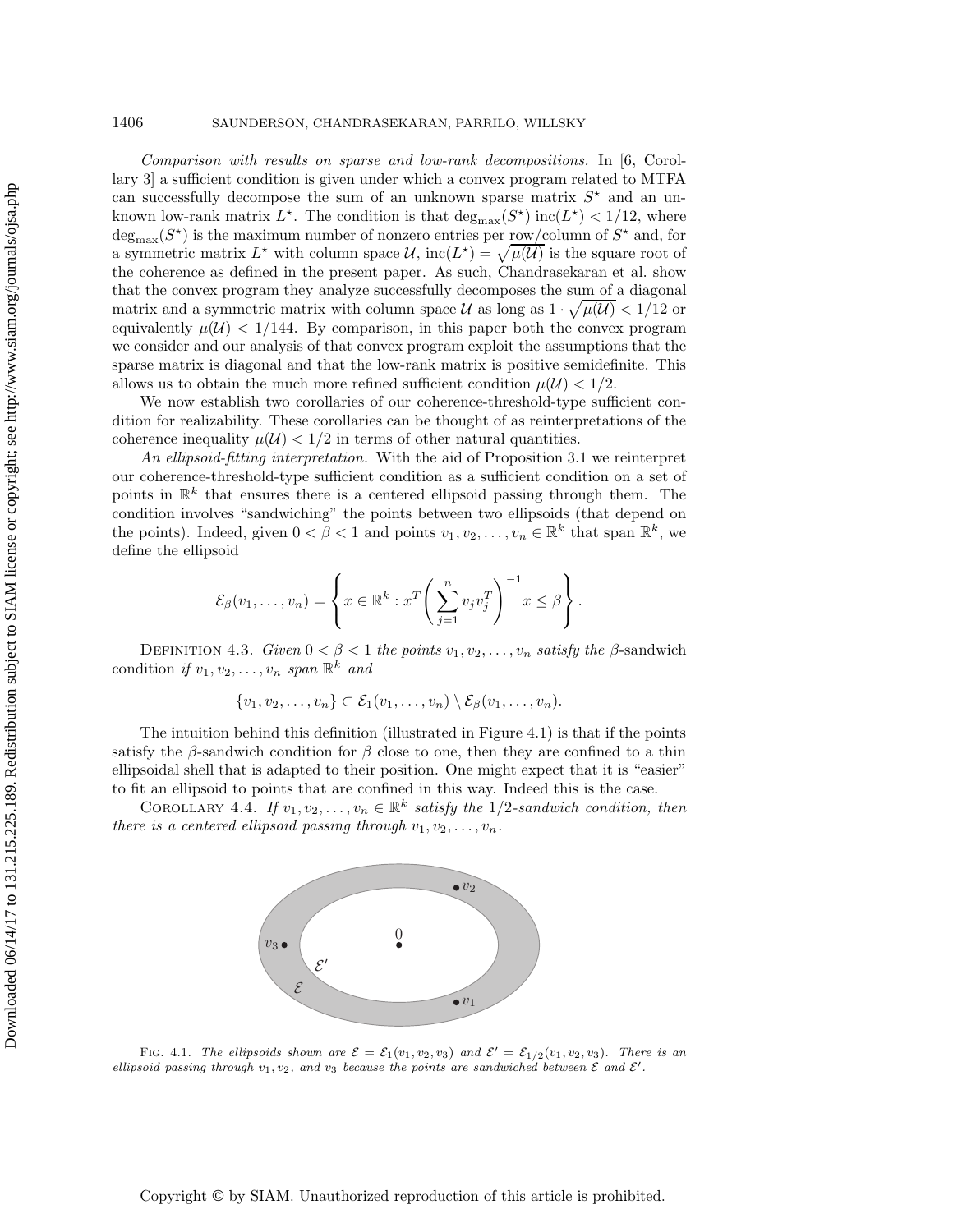*Proof.* Let V be the  $k \times n$  matrix with columns given by the  $v_i$ , and let U be the  $(n - k)$ -dimensional nullspace of V. Then the orthogonal projection onto the row space of V is  $P_{\mathcal{U}^{\perp}}$  and can be written as

$$
P_{\mathcal{U}^{\perp}} = V^T (V V^T)^{-1} V.
$$

Our assumption that the points satisfy the 1/2-sandwich condition is equivalent to assuming that  $1/2 < [P_{\mathcal{U}^{\perp}}]_{ii} \leq 1$  for all  $i \in [n]$ , which by (4.1) is equivalent to  $\mu(\mathcal{U}) < 1/2$ . From Theorem 4.2 we know that  $\mu(\mathcal{U}) < 1/2$  implies that U is realizable. Invoking Proposition 3.1 we then conclude that there is a centered ellipsoid passing through  $v_1, v_2, \ldots, v_n$ . 口

*A balance interpretation.* In section 3.2 we saw that if a subspace  $U$  is realizable, every  $u \in \mathcal{U}$  is balanced. The sufficient condition of Theorem 4.2 can be expressed in terms of a balance condition on the elementwise square of the elements of a subspace. (In what follows  $u \circ u$  denotes the elementwise square of a vector in  $\mathbb{R}^n$ .)

LEMMA 4.5. If  $\mathcal U$  is a subspace of  $\mathbb R^n$ , then

$$
\mu(\mathcal{U}) < 1/2 \quad \Longleftrightarrow \quad u \circ u \text{ is strictly balanced for all } u \in \mathcal{U},
$$
\n
$$
\implies \quad \mathcal{U} \text{ is strictly balanced.}
$$

*Proof.* By the characterization of  $\mu(\mathcal{U})$  in (4.2)

$$
\mu(\mathcal{U}) < 1/2 \quad \Longleftrightarrow \max_{u \in \mathcal{U} \setminus \{0\}} \|u\|_{\infty}^2 / \|u\|_2^2 < 1/2,
$$

which in turn is equivalent to  $u_i^2 < \sum_{j \neq i} u_j^2$  for all  $i \in [n]$  and all  $u \in \mathcal{U}$ , i.e.,  $u \circ u$  is strictly balanced for all  $u \in \mathcal{U}$ .

Suppose  $u \circ u$  is strictly balanced for all  $u \in \mathcal{U}$ . Then for all  $i \in [n]$  and all  $u \in \mathcal{U}$ 

$$
|u_i| < \left(\sum_{j\neq i} u_j^2\right)^{1/2} \le \sum_{j\neq i} |u_j|,
$$

i.e., U is strictly balanced. (Here we have used the fact that  $||x||_2 \leq ||x||_1$  for any  $x \in \mathbb{R}^n$ .)  $\Box$ 

With this relationship established we can express both the known necessary condition and our sufficient condition for a subspace to be realizable in terms of the notion of balance. The necessary condition is restated from Theorem 3.4; the sufficient condition follows by combining Theorem 4.2 and Lemma 4.5.

COROLLARY 4.6. If a subspace U is realizable, then every  $u \in U$  is balanced. If  $u \circ u$  *is strictly balanced for every*  $u \in \mathcal{U}$ *, then the subspace*  $\mathcal{U}$  *is realizable.* 

*Remark.* Suppose  $\mathcal{U} = \text{span}\{u\}$  is a one-dimensional subspace of  $\mathbb{R}^n$ . We have just established that if  $u \circ u$  is strictly balanced, then  $U$  is realizable and so (by Theorem 3.4) u must be balanced, a fact we proved directly in Lemma 4.5.

**4.2. Examples.** To gain more intuition for what Theorem 4.2 means, we consider its implications in two particular cases. First, we compare the characterization of when it is possible to fit an ellipsoid to  $k + 1$  points in  $\mathbb{R}^k$  (Corollary 3.7) with the specialization of our sufficient condition to this case (Corollary 4.4). This comparison provides some geometric insight into how conservative our sufficient condition is. Second, we investigate the coherence properties of suitably random subspaces. This provides intuition about whether  $\mu(\mathcal{U}) < 1/2$  is a very restrictive condition. In particular, we establish that "most" subspaces of  $\mathbb{R}^n$  with dimension bounded above by  $(1/2 - \epsilon)n$  are realizable.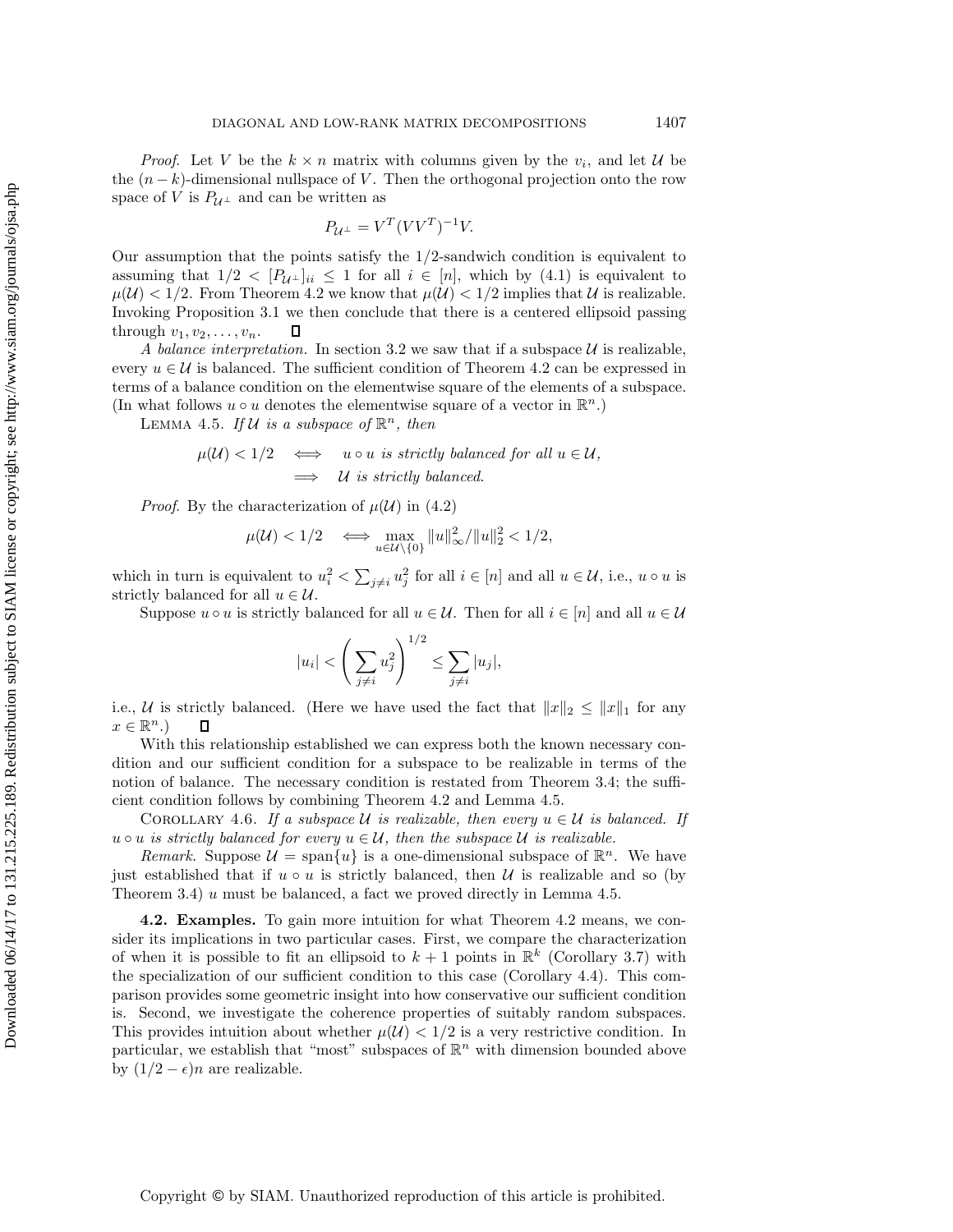

w and the standard basis vectors.





(b) The shaded set is  $R'$ , those points w such that  $w, e_1$ , and  $e_2$  satisify the condition of Corollary 4.4.

Fig. 4.2. Comparing our sufficient condition (Corollary 4.4) with the characterization (Corollary 3.7) in the case of fitting an ellipsoid to  $k + 1$  points in  $\mathbb{R}^k$ .

*Fitting an ellipsoid to*  $k + 1$  *points in*  $\mathbb{R}^k$ . Recall that the result of Ledermann and Delorme and Poljak, interpreted in terms of ellipsoid fitting, tells us that we can fit an ellipsoid to  $k + 1$  points  $v_1, \ldots, v_{k+1} \in \mathbb{R}^k$  if and only if those points are in convex position (see Corollary 3.7). We now compare this characterization with the 1/2-sandwich condition, which is sufficient by Corollary 4.4.

Without loss of generality we assume that k of the points are  $e_1,\ldots,e_k$ , the standard basis vectors, and compare the conditions by considering the set of locations of the  $(k+1)$ st point  $w \in \mathbb{R}^k$  for which we can fit an ellipsoid through all  $k+1$  points. Corollary 3.7 gives a characterization of this region as

$$
R = \left\{ w \in \mathbb{R}^k : \sum_{j=1}^k |w_j| \ge 1, \ |w_i| - \sum_{j \ne i} |w_j| \le 1 \text{ for } i \in [k] \right\},\
$$

which is shown in Figure 4.2(a) in the case  $k = 2$ . The set of w such that  $w, e_1, \ldots, e_n$ satisfy the  $1/2$ -sandwich condition can be written as

$$
R' = \{ w \in \mathbb{R}^k : w^T (I + ww^T)^{-1} w > 1/2, e_i^T (I + ww^T)^{-1} e_i > 1/2 \text{ for } i \in [k] \}
$$
  
= 
$$
\left\{ w \in \mathbb{R}^k : \sum_{j=1}^k w_j^2 > 1, w_i^2 - \sum_{j \neq i} w_j^2 < 1 \text{ for } i \in [k] \right\},\
$$

where the second equality holds because  $(I + ww<sup>T</sup>)<sup>-1</sup> = I - \frac{ww<sup>T</sup>}{1 + w<sup>T</sup>w}$ . The region R' is shown in Figure 4.2(b) in the case  $k = 2$ . It is clear that  $R' \subseteq R$ .

*Realizability of random subspaces.* Suppose  $U$  is a subspace generated by taking the column space of an  $n \times r$  matrix with independent and identically distributed standard Gaussian entries. For what values of  $r$  and  $n$  does such a subspace have  $\mu(\mathcal{U}) < 1/2$  with high probability, i.e., satisfy our sufficient condition for being realizable?

The following result essentially shows that for large  $n$ , "most" subspaces of dimension at most  $(1/2-\epsilon)n$  are realizable. This suggests that MTFA is a very good heuristic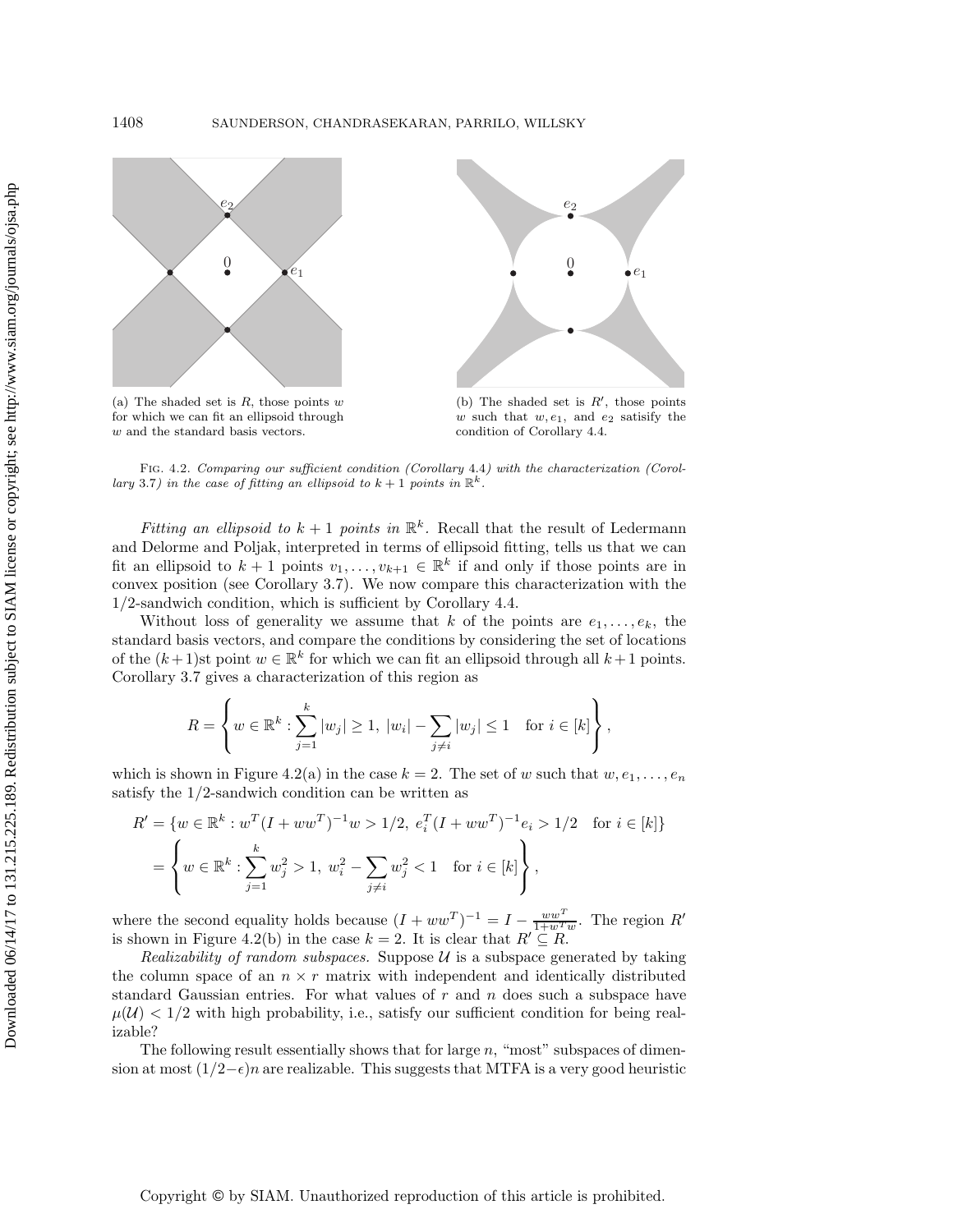for diagonal and low-rank decomposition problems in the high-dimensional setting. Indeed "most" subspaces of dimension up to one half the ambient dimension—hardly just low-dimensional subspaces—are recoverable by MTFA.

PROPOSITION 4.7. Let  $0 < \epsilon < 1/2$  be a constant and suppose  $n > 6/(\epsilon^2 - 2\epsilon^3)$ . *There are positive constants*  $\bar{c}$ ,  $\tilde{c}$ , (depending only on  $\epsilon$ ) such that if U is a random  $(1/2 - \epsilon)n$  *dimensional subspace of*  $\mathbb{R}^n$ *, then* 

$$
Pr[\mathcal{U} \text{ is realizable}] \ge 1 - \bar{c}\sqrt{n}e^{-\tilde{c}n}.
$$

We provide a proof of this result in Appendix A. The main idea is that the coherence of a random r-dimensional subspace of  $\mathbb{R}^n$  is the maximum of n random variables that concentrate around their mean of  $r/n$  for large n.

To illustrate the result, we consider the case where  $\epsilon = 1/4$  and  $n > 192$ . Then (by examining the proof in Appendix A) we see that we can take  $\tilde{c} = 1/24$  and  $c = 24/\sqrt{3\pi} \approx 7.8$ . Hence if  $n > 192$  and  $\mathcal{U}$  is a random  $n/4$  dimensional subspace of  $\mathbb{R}^n$  we have that

$$
Pr[\mathcal{U} \text{ is realizable}] \ge 1 - 7.8\sqrt{n}e^{-n/24}.
$$

**5. Tractable block-diagonal and low-rank decompositions and related problems.** In this section we generalize our results to the analogue of MTFA for *block*-diagonal and low-rank decompositions. Mimicking our earlier development, we relate the analysis of this variant of MTFA to the facial structure of a variant of the elliptope and a generalization of the ellipsoid fitting problem. The key point is that these problems all possess additional symmetries that, once taken into account, essentially allow us to reduce our analysis to cases already considered in sections 3 and 4.

Throughout this section, let  $P$  be a fixed partition of  $\{1, 2, \ldots, n\}$ . We say a matrix is  $P$ -block-diagonal if it is zero except for the principal submatrices indexed by the elements of P. We denote by blkdiag<sub>p</sub> the map that takes an  $n \times n$  matrix and maps it to the principal submatrices indexed by  $\mathcal{P}$ . Its adjoint, denoted blkdiag<sub>p</sub><sup>\*</sup>, takes a tuple of symmetric matrices  $(X_{\mathcal{I}})_{\mathcal{I}\in\mathcal{P}}$  and produces an  $n\times n$  matrix that is P-block-diagonal with blocks given by the  $X_{\mathcal{I}}$ .

We now describe the analogues of MTFA, ellipsoid fitting, and the problem of determining the facial structure of the elliptope.

*Block minimum trace factor analysis.* If  $X = B^* + L^*$ , where  $B^*$  is  $\mathcal{P}\text{-block-}$ diagonal and  $L^* \succeq 0$  is low rank, the obvious analogue of MTFA is the semidefinite program

(5.1) 
$$
\text{minimize } \text{tr}(L) \quad \text{subject to} \quad \left\{ \begin{array}{l} X = B + L, \\ L \geq 0, \\ B \text{ is } \mathcal{P}\text{-block-diagonal,} \end{array} \right.
$$

which we call *block minimum trace factor analysis* (BMTFA). A straightforward modification of the Della Riccia and Shapiro argument for MTFA [7] shows that if BMTFA is feasible it has a unique optimal solution.

DEFINITION 5.1. *A subspace*  $U$  *of*  $\mathbb{R}^n$  *is* recoverable by BMTFA *if for every*  $B^*$  that is P-block-diagonal and every positive semidefinite  $L^*$  with column space  $\mathcal{U}$ ,  $(B^{\star}, L^{\star})$  *is the optimum of BMTFA with input*  $X = B^{\star} + L^{\star}$ .

*Faces of the* P*-elliptope.* Just as MTFA is related to the facial structure of the elliptope, BMTFA is related to the facial structure of the spectrahedron

$$
\mathcal{E}_{\mathcal{P}} = \{ Y \succeq 0 : \text{blkdiag}_{\mathcal{P}}(Y) = (I, I, \dots, I) \}.
$$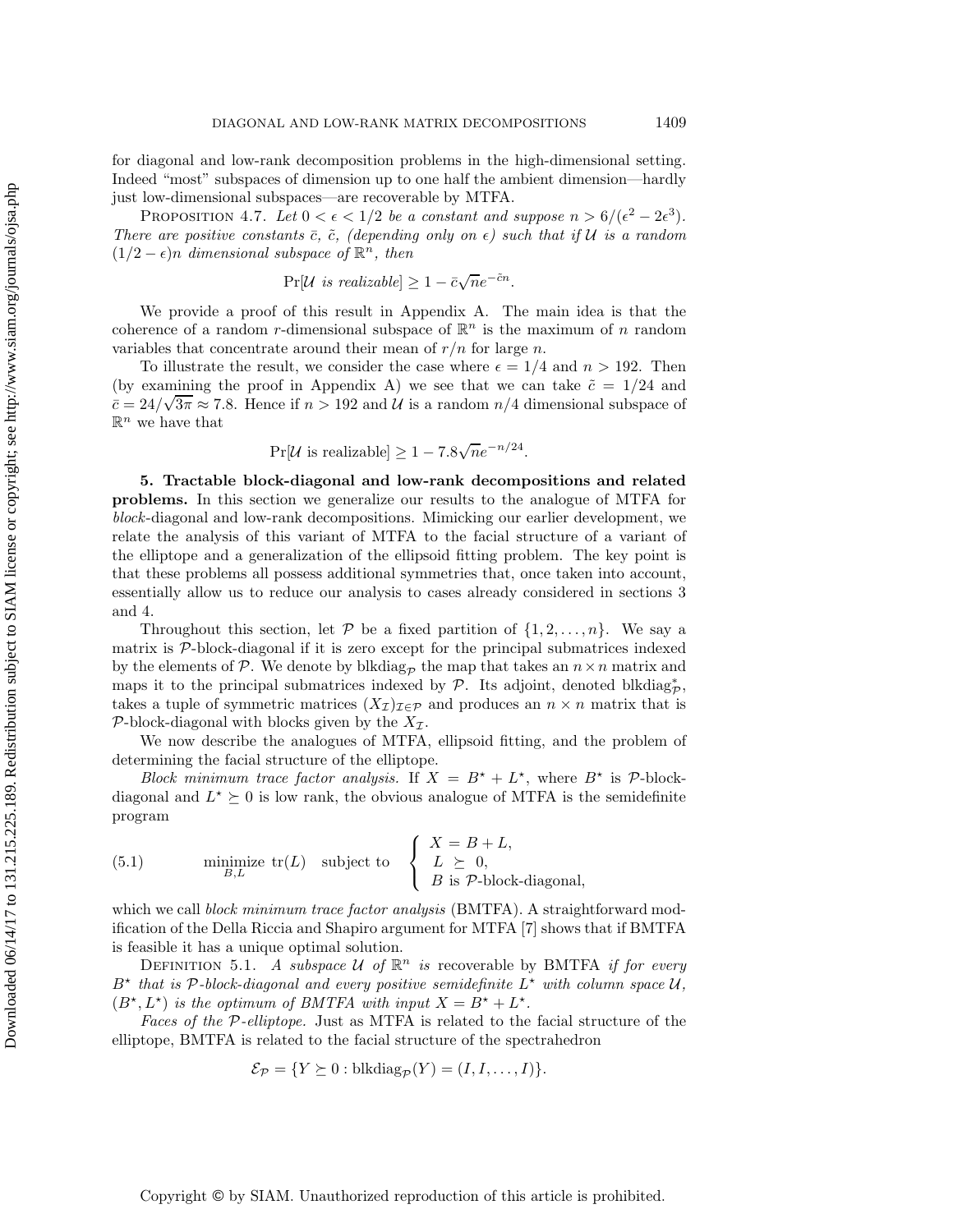We refer to  $\mathcal{E}_{\mathcal{P}}$  as the P-elliptope. We extend the definition of a realizable subspace to this context.

DEFINITION 5.2. *A subspace*  $U$  *of*  $\mathbb{R}^n$  *is*  $P$ -realizable *if there is some*  $Y \in \mathcal{E}_P$ *such that*  $\mathcal{N}(Y) \supseteq \mathcal{U}$ .

*Generalized ellipsoid fitting.* To describe the P-ellipsoid fitting problem we first introduce some convenient notation. If  $\mathcal{I} \subset [n]$  we write

(5.2) 
$$
S^{\mathcal{I}} = \{x \in \mathbb{R}^n : ||x||_2 = 1, x_j = 0 \text{ if } j \notin \mathcal{I}\}
$$

for the intersection of the unit sphere with the coordinate subspace indexed by  $\mathcal{I}$ .

Suppose  $v_1, v_2, \ldots, v_n \in \mathbb{R}^k$  is a collection of points and V is the  $k \times n$  matrix with columns given by the  $v_i$ . Noting that  $S^{\{i\}} = \{-e_i, e_i\}$ , and thinking of V as a linear map from  $\mathbb{R}^n$  to  $\mathbb{R}^k$ , we see that the ellipsoid fitting problem is to find an ellipsoid in  $\mathbb{R}^k$  with boundary containing  $\cup_{i\in[n]} V(S^{\{i\}})$ , i.e., the collection of points  $\pm v_1,\ldots,\pm v_n$ . The P-ellipsoid fitting problem is then to find an ellipsoid in  $\mathbb{R}^k$  with boundary containing  $\cup_{\mathcal{I}\in\mathcal{P}} V(S^{\mathcal{I}})$ , i.e., the collection of ellipsoids  $V(S^{\mathcal{I}})$ .

The generalization of the ellipsoid fitting property of a subspace is as follows.

DEFINITION 5.3. A k-dimensional subspace V of  $\mathbb{R}^n$  has the P-ellipsoid fitting property *if there is a*  $k \times n$  *matrix* V *with row space* V *such that there is a centered ellipsoid in*  $\mathbb{R}^k$  *with boundary containing*  $\cup_{\mathcal{I}\in\mathcal{P}} V(S^{\mathcal{I}})$ *.* 

**5.1. Relating the generalized problems.** The facial structure of the Pelliptope, BMTFA, and the  $P$ -ellipsoid fitting problem are related by the following result, the proof of which is omitted as it is almost identical to that of Proposition 3.1.

PROPOSITION 5.4. Let  $U$  be a subspace of  $\mathbb{R}^n$ . Then the following are equivalent:

1. U *is recoverable by BMTFA.*

2. U *is* P*-realizable.*

3.  $U^{\perp}$  *has the P-ellipsoid fitting property.* 

The following lemma is the analogue of Lemma 3.2. It describes certificates that a subspace  $U$  is not P-realizable. Again the proof is almost identical to that of Lemma 3.2, so we omit it.

LEMMA 5.5. *A subspace* U of  $\mathbb{R}^n$  *is* not P-realizable if and only if there is a P-block-diagonal matrix B such that  $tr(B) > 0$  and  $v^T B v \le 0$  for all  $v \in \mathcal{U}^{\perp}$ .

For the sake of brevity, in what follows we only discuss the problem of whether  $U$ is  $P$ -realizable without explicitly translating the results into the context of the other two problems.

**5.2. Symmetries of the** *P***-elliptope.** We now consider the symmetries of the  $P$ -elliptope. Our motivation for doing so is that it allows us to partition subspaces into classes for which either all elements are P-realizable or none of the elements are P-realizable.

It is clear that the  $\mathcal{P}-$ elliptope is invariant under conjugation by  $\mathcal{P}-$ block-diagonal orthogonal matrices. Let  $G_p$  denote this subgroup of the group of  $n \times n$  orthogonal matrices. There is a natural action of  $G_{\mathcal{P}}$  on subspaces of  $\mathbb{R}^n$  defined as follows. If  $P \in G_{\mathcal{P}}$  and U is a subspace of  $\mathbb{R}^n$ , then  $P \cdot U$  is the image of the subspace U under the map  $P$ . (It is straightforward to check that this is a well-defined group action.) If there exists some  $P \in G_P$  such that  $P \cdot U = U'$ , then we write  $U \sim U'$  and say that  $U$  and  $U'$  are *equivalent*. We care about this equivalence relation on subspaces because the property of being P-realizable is really a property of the corresponding equivalence classes.

PROPOSITION 5.6. *Suppose* U and U' are subspaces of  $\mathbb{R}^n$ . If  $\mathcal{U} \sim \mathcal{U}'$ , then U is  $P$ *-realizable if and only if*  $U'$  *is*  $P$ *-realizable.*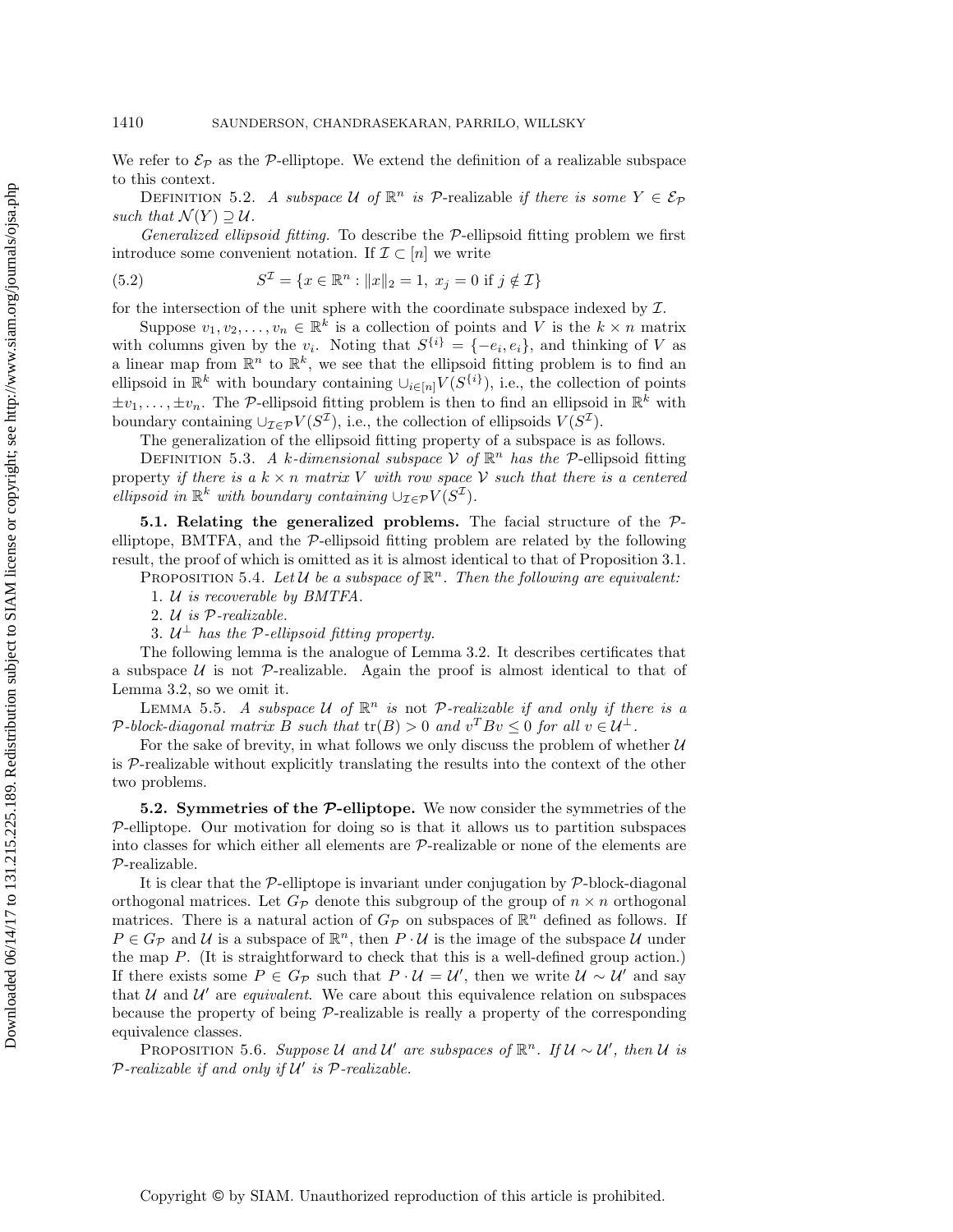*Proof.* If U is P-realizable there is  $Y \in \mathcal{E}_P$  such that  $Yu = 0$  for all  $u \in \mathcal{U}$ . Suppose  $U' = P \cdot U$  for some  $P \in G_P$  and let  $Y' = PYP^T$ . Then  $Y' \in \mathcal{E}_P$  and  $Y(Pu)=(PYP^{T})(Pu)=0$  for all  $u \in \mathcal{U}$ . By the definition of  $\mathcal{U}'$  it is then the case that  $Y'u' = 0$  for all  $u' \in \mathcal{U}'$ . Hence  $\mathcal{U}'$  is P-realizable. The converse clearly also holds.  $\Box$ 

**5.3. Exploiting symmetries: Relating realizability and** *P***-realizability.** For a subspace of  $\mathbb{R}^n$ , we now consider how the notions of  $P$ -realizability and realizability (i.e., [n]-realizability) relate to each other. Since  $\mathcal{E}_{\mathcal{P}} \subset \mathcal{E}_n$ , if U is P-realizable, it is certainly also realizable. While the converse does not hold, we can establish the following partial converse, which we subsequently use to extend our analysis from sections 3 and 4 to the present setting.

THEOREM 5.7. A subspace U of  $\mathbb{R}^n$  is P-realizable if and only if U' is realizable *for every*  $U'$  *such that*  $U' \sim U$ .

*Proof.* We note that one direction of the proof is obvious since  $P$ -realizability implies realizability. It remains to show that if  $U$  is not  $P$ -realizable, then there is some  $\mathcal{U}'$  equivalent to  $\mathcal{U}$  that is not realizable.

Recall from Lemma 5.5 that if  $\mathcal U$  is not  $\mathcal P$ -realizable there is some  $\mathcal P$ -block-diagonal X with positive trace such that  $v^T X v \leq 0$  for all  $v \in \mathcal{U}^{\perp}$ . Since X is P-blockdiagonal there is some  $P \in G_{\mathcal{P}}$  such that  $PXP^{T}$  is diagonal. Since conjugation by orthogonal matrices preserves eigenvalues,  $tr(PXP^{T}) = tr(X) > 0$ . Furthermore,  $v^T (P X P^T) v = (P^T v)^T X (P^T v) \leq 0$  for all  $P^T v \in \mathcal{U}^{\perp}$ . Hence  $w^T (P X P^T) w \geq 0$  for all  $w \in P \cdot U^{\perp} = (P \cdot U)^{\perp}$ . By Lemma 3.2,  $P X P^{T}$  is a certificate that  $P \cdot U$  is not realizable, completing the proof.  $\Box$ 

The power of Theorem 5.7 lies in its ability to turn any condition for a subspace to be realizable into a condition for the subspace to be  $P$ -realizable by appropriately symmetrizing the condition with respect to the action of  $G_{\mathcal{P}}$ . We now illustrate this approach by generalizing Theorem 3.4 and our coherence-based condition (Theorem 4.2) for a subspace to be  $P$ -realizable. In each case we first define an appropriately symmetrized version of the original condition. The natural symmetrized version of the notion of balance is as follows.

DEFINITION 5.8. *A vector*  $u \in \mathbb{R}^n$  *is*  $P$ -balanced *if for all*  $\mathcal{I} \in \mathcal{P}$ 

$$
||u_{\mathcal{I}}||_2 \leq \sum_{\mathcal{J}\in\mathcal{P}\backslash\{\mathcal{I}\}} ||u_{\mathcal{J}}||_2.
$$

We next define the appropriately symmetrized analogue of coherence. Just as coherence measures how far a subspace is from any one-dimensional coordinate subspace,  $P$ -coherence measures how far a subspace is from any of the coordinate subspaces indexed by elements of P.

DEFINITION 5.9. *The* P-coherence of a subspace  $U$  of  $\mathbb{R}^n$  is

$$
\mu_{\mathcal{P}}(\mathcal{U}) = \max_{\mathcal{I} \in \mathcal{P}} \max_{x \in S^{\mathcal{I}}} \|P_{\mathcal{U}}x\|_2^2.
$$

Just as the coherence of  $U$  can be computed by taking the maximum diagonal element of  $P_U$ , it is straightforward to verify that the P-coherence of U can be computed by taking the maximum of the spectral norms of the principal submatrices  $[P_{\mathcal{U}}]_{\mathcal{I}}$  indexed by  $\mathcal{I} \in \mathcal{P}$ .

We now use Theorem 5.7 to establish the natural generalization of Theorem 3.4.

COROLLARY 5.10. If a subspace U of  $\mathbb{R}^n$  is P-realizable, then every element of U *is* P-balanced. If  $U = \text{span}\{u\}$  *is one-dimensional, then*  $U$  *is* P-realizable if and only *if* u *is* P*-balanced.*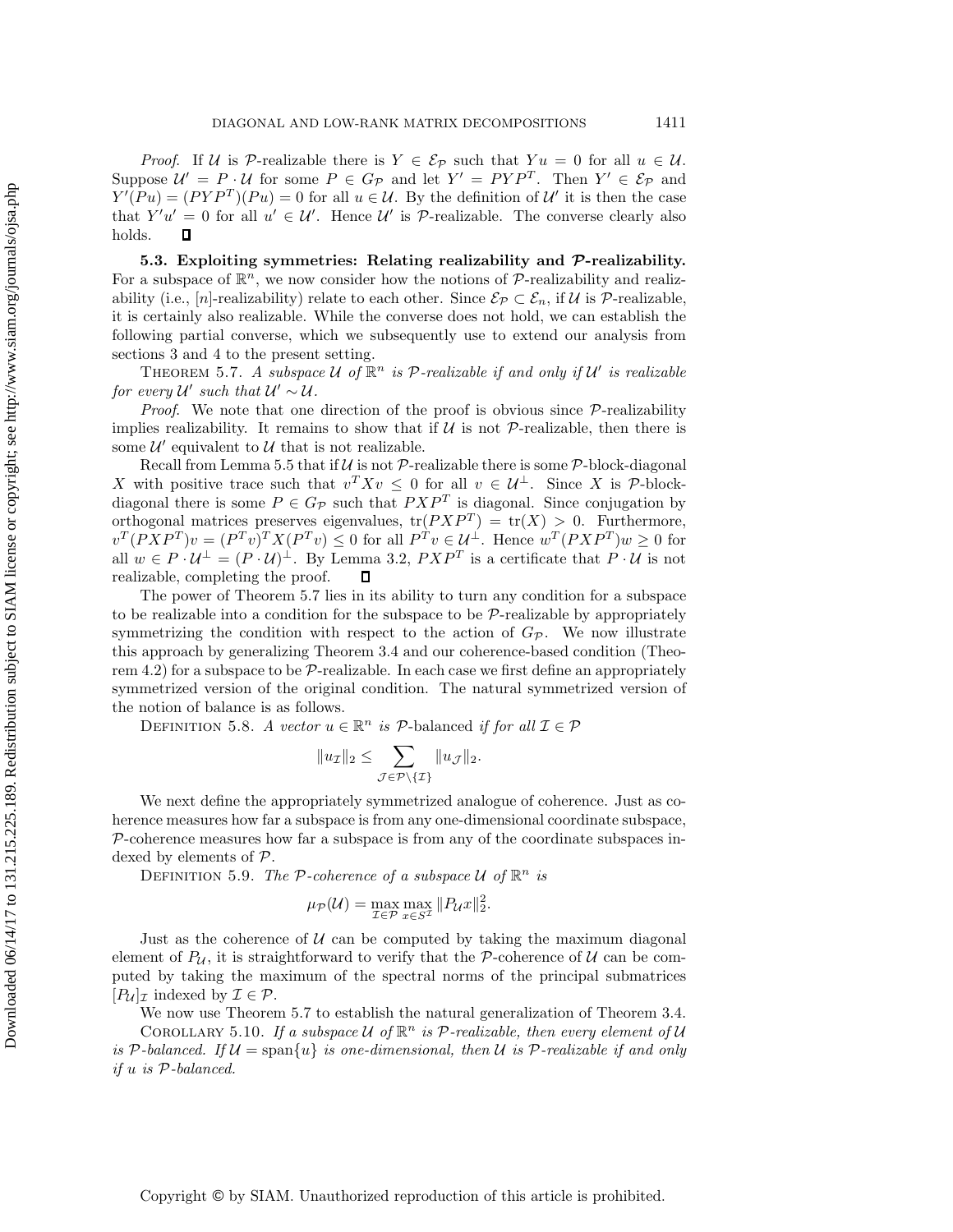*Proof.* If there is  $u \in \mathcal{U}$  that is not P-balanced, then there is  $P \in G_{\mathcal{P}}$  such that Pu is not balanced. (Choose P so that it rotates each  $u<sub>\mathcal{I}</sub>$  until it has only one nonzero entry.) But then  $P \cdot U$  is not realizable and so U is not  $P$ -realizable.

For the converse, we first show that if a vector is  $P$ -balanced, then it is balanced. Let  $\mathcal{I} \in \mathcal{P}$ , and consider  $i \in \mathcal{I}$ . Then since u is  $\mathcal{P}\text{-balanced}$ ,

$$
2|u_i| \le 2\|u_{\mathcal{I}}\|_2 \le \sum_{\mathcal{J} \in \mathcal{P}} \|u_{\mathcal{J}}\|_2 \le \sum_{i=1}^n |u_i|
$$

and so u is balanced.

Now suppose  $\mathcal{U} = \text{span}\{u\}$  is one-dimensional and u is  $\mathcal{P}$ -balanced. Since u is  $\mathcal{P}$ balanced it follows that Pu is P-balanced (and hence balanced) every  $P \in G_{\mathcal{P}}$ . Then by Theorem 3.4 span $\{Pu\}$  is realizable for every  $P \in G_{\mathcal{P}}$ . Hence by Theorem 5.7, U is P-realizable.  $\Box$ 

Similarly, with the aid of Theorem  $5.7$  we can write a  $P$ -coherence-threshold condition that is a sufficient condition for a subspace to be  $\mathcal{P}\text{-realizable}$ . The following is a natural generalization of Theorem 4.2.

COROLLARY 5.11. *If*  $\mu_{\mathcal{P}}(\mathcal{U}) < 1/2$ , then U is P-realizable.

*Proof.* By examining the constraints in the variational definitions of  $\mu(\mathcal{U})$  and  $\mu_{\mathcal{P}}(\mathcal{U})$  we see that  $\mu(\mathcal{U}) \leq \mu_{\mathcal{P}}(\mathcal{U})$ . Consequently if  $\mu_{\mathcal{P}}(\mathcal{U}) < 1/2$  it follows from Theorem 4.2 that U is realizable. Since  $\mu_{\mathcal{P}}$  is invariant under the action of  $G_{\mathcal{P}}$  on subspaces we can apply Theorem 5.7 to complete the proof.  $\Box$ 

**6. Conclusions.** We established a link between three problems of independent interest: deciding whether there is a centered ellipsoid passing through a collection of points, understanding the structure of the faces of the elliptope, and deciding which pairs of diagonal and low-rank matrices can be recovered from their sum using a tractable semidefinite-programming-based heuristic, namely MTFA. We provided a simple sufficient condition, based on the notion of the coherence of a subspace, which ensures the success of MTFA and showed that this is the best possible coherencethreshold-type sufficient condition for this problem. Finally we gave natural generalizations of our results to the problem of analyzing tractable block-diagonal and low-rank decompositions, showing how the symmetries of this problem allow us to reduce much of the analysis to the original case of diagonal and low-rank decompositions.

#### **Appendix A. Additional proofs.**

**A.1. Proof of Lemma 3.6.** We first establish Lemma 3.6, which gives an interpretation of the balance condition in terms of ellipsoid fitting.

*Proof*. The proof is a fairly straightforward application of linear programming duality. Throughout let V be the  $k \times n$  matrix with columns given by the  $v_i$ . The point  $v_i \in \mathbb{R}^k$  is on the boundary of the convex hull of  $\pm v_1, \ldots, \pm v_n$  if and only if there exists  $x \in \mathbb{R}^k$  such that  $\langle x, v_i \rangle = 1$  and  $|\langle x, v_j \rangle| \leq 1$  for all  $j \neq i$ . Equivalently, the following linear program (which depends on  $i$ ) is feasible:

(A.1) minimize 
$$
\langle 0, x \rangle
$$
 subject to  $\begin{cases} v_i^T x = 1, \\ |v_j^T x| \le 1 \text{ for all } j \ne i. \end{cases}$ 

Suppose there is some i such that  $v_i$  is in the interior of conv $\{\pm v_1,\ldots,\pm v_n\}$ . Then

Copyright © by SIAM. Unauthorized reproduction of this article is prohibited.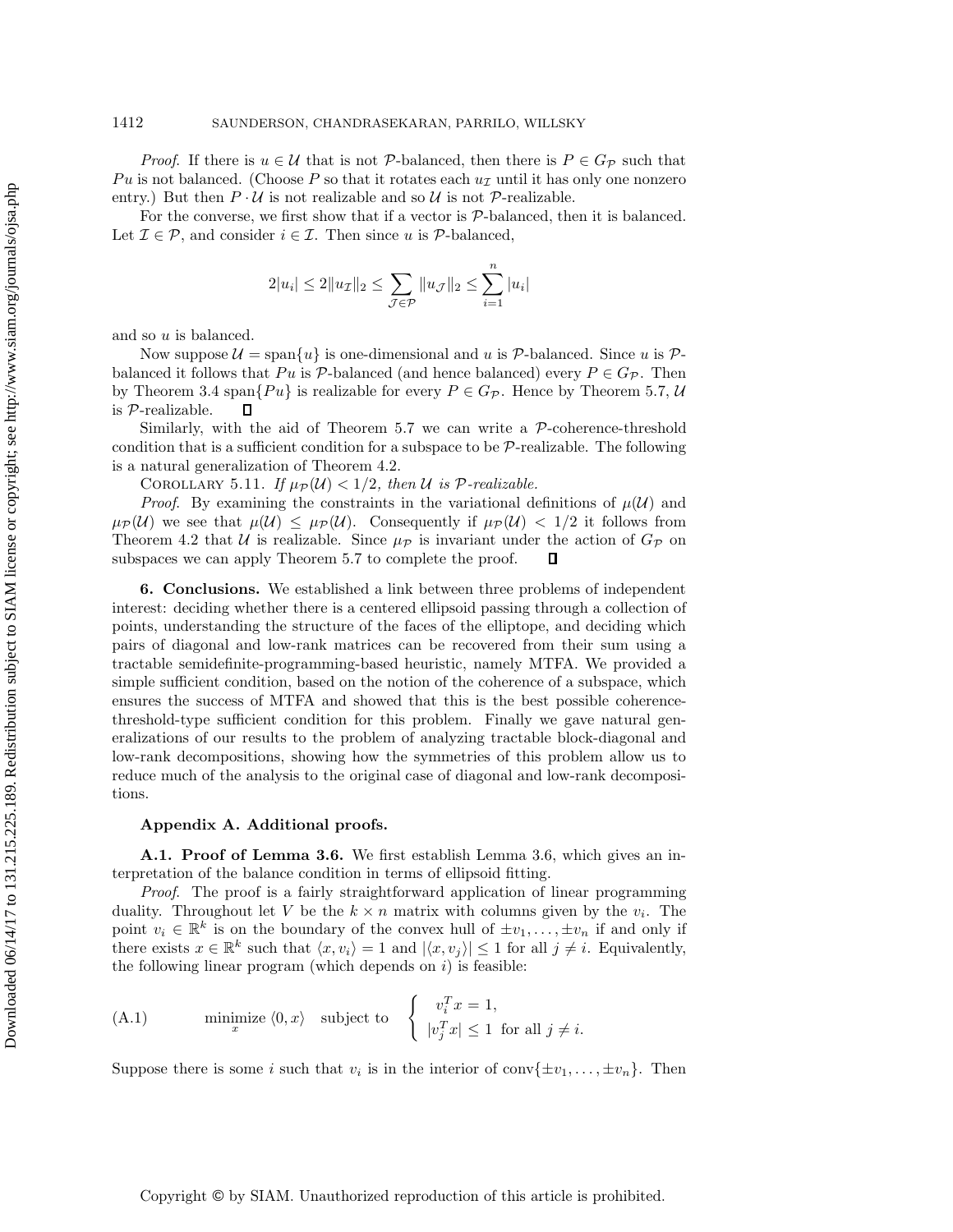(A.2) maximize 
$$
u_i - \sum_{j \neq i} |u_j|
$$
 subject to  $Vu = 0$ 

is unbounded. This is the case if and only if there is some  $u$  in the nullspace of V such that  $u_i > \sum_{j \neq i} |u_j|$ . If such a u exists, then it is certainly the case that  $|u_i| \ge u_i > \sum_{j \neq i} |u_j|$  and so u is not balanced.

Conversely, if u is in the nullspace of V and u is not balanced, then either u or  $-u$ satisfies  $u_i > \sum_{j \neq i} |u_j|$  for some i. Hence the linear program (A.2) associated with the index i is unbounded and so the corresponding linear program  $(A.1)$  is infeasible. It follows that  $v_i$  is in the interior of the convex hull of  $\pm v_1,\ldots,\pm v_n$ .  $\Box$ 

**A.2. Completing the proof of Theorem 4.2.** We now complete the proof of Theorem 4.2 by establishing the following result about the existence of a nonnegative solution to the linear system (4.4).

LEMMA A.1. *If*  $\mu(\mathcal{U}) < 1/2$ , then diag  $(P_{\mathcal{U}^{\perp}}$  diag<sup>\*</sup>( $\lambda)P_{\mathcal{U}^{\perp}}$ ) = 1 *has a nonnegative solution* λ*.*

*Proof.* We note that the linear system diag  $(P_{\mathcal{U}^{\perp}}$  diag<sup>\*</sup>( $\lambda)P_{\mathcal{U}^{\perp}}$ ) = **1** can be rewritten as  $P_{\mathcal{U}^{\perp}} \circ P_{\mathcal{U}^{\perp}} \lambda = 1$ , where  $\circ$  denotes the entrywise product of matrices. As such, we need to show that  $P_{\mathcal{U}^{\perp}} \circ P_{\mathcal{U}^{\perp}}$  is invertible and  $(P_{\mathcal{U}^{\perp}} \circ P_{\mathcal{U}^{\perp}})^{-1} \mathbf{1} \geq 0$ . To do so, we appeal to the following (slight restatement) of a theorem of Walters [31] regarding positive solutions to certain linear systems.

Theorem A.2 (Walters [31]). *Suppose* A *is a square matrix with nonnegative entries and positive diagonal entries. Let* D *be a diagonal matrix with*  $D_{ii} = A_{ii}$  *for all i.* If  $y > 0$  *and*  $2y - AD^{-1}y > 0$ *, then A is invertible and*  $A^{-1}y > 0$ *.* 

For simplicity of notation let  $P = P_{\mathcal{U}^{\perp}}$ . We apply Theorem A.2 with  $A = P \circ P$ and  $y = 1$  and so need to check that  $(P \circ P)D^{-1}1 < 21$ , where D is the diagonal matrix with  $D_{ii} = P_{ii}^2$  for  $i \in [n]$ .

Since  $P^2 = P$  it follows that for all  $i \in [n]$ ,  $\sum_{j=1}^n P_{ij}^2 = [P^2]_{ii} = P_{ii}$ . Our assumption that  $\mu(\mathcal{U}) < 1/2$  implies that  $\min_{i \in [n]} P_{ii} > 1/2$  and so  $D_{ii} = P_{ii}^{-2} < 4$ and  $P_{ii} - P_{ii}^2 < 1/4$  for all  $i \in [n]$ . Hence

$$
[(P \circ P)D^{-1}1]_i = \sum_{j=1}^n P_{ij}^2 D_{jj}^{-1} = 1 + \sum_{j \neq i} P_{ij}^2 D_{jj}^{-1} < 1 + 4 \sum_{j \neq i} P_{ij}^2 = 1 + 4(P_{ii} - P_{ii}^2) < 2
$$

as we require.  $\Box$ 

**A.3. Proof of Proposition 4.7.** We now establish Proposition 4.7, giving a bound on the probability that a suitably random subspace is realizable by bounding the probability that it has coherence strictly bounded above by 1/2.

*Proof.* It suffices to show that  $||P_{\mathcal{U}}e_i||_2^2 \le (1 - 2\epsilon)(1/2 - \epsilon) = 1/2 - 2\epsilon^2 < 1/2$ for all i with high probability. The main observation we use is that if  $\mathcal U$  is a random r-dimensional subspace of  $\mathbb{R}^n$  and x is any fixed vector with  $||x||_2 = 1$ , then  $||P_{\mathcal{U}}x||_2^2 \sim$  $\beta(r/2,(n-r)/2)$ , where  $\beta(p,q)$  denotes the beta distribution [13]. In the case where  $r = (1/2 - \epsilon)n$ , using a tail bound for  $\beta$  random variables [13] we see that if  $x \in \mathbb{R}^n$ is fixed and  $r > 3/\epsilon^2$ , then

$$
\Pr[\|P_{\mathcal{U}}x\|_2^2 \ge (1+2\epsilon)(1/2-\epsilon)] < \frac{1}{a_{\epsilon}} \frac{1}{(\pi(1/4-\epsilon^2))^{1/2}} n^{-1/2} e^{-a_{\epsilon}k},
$$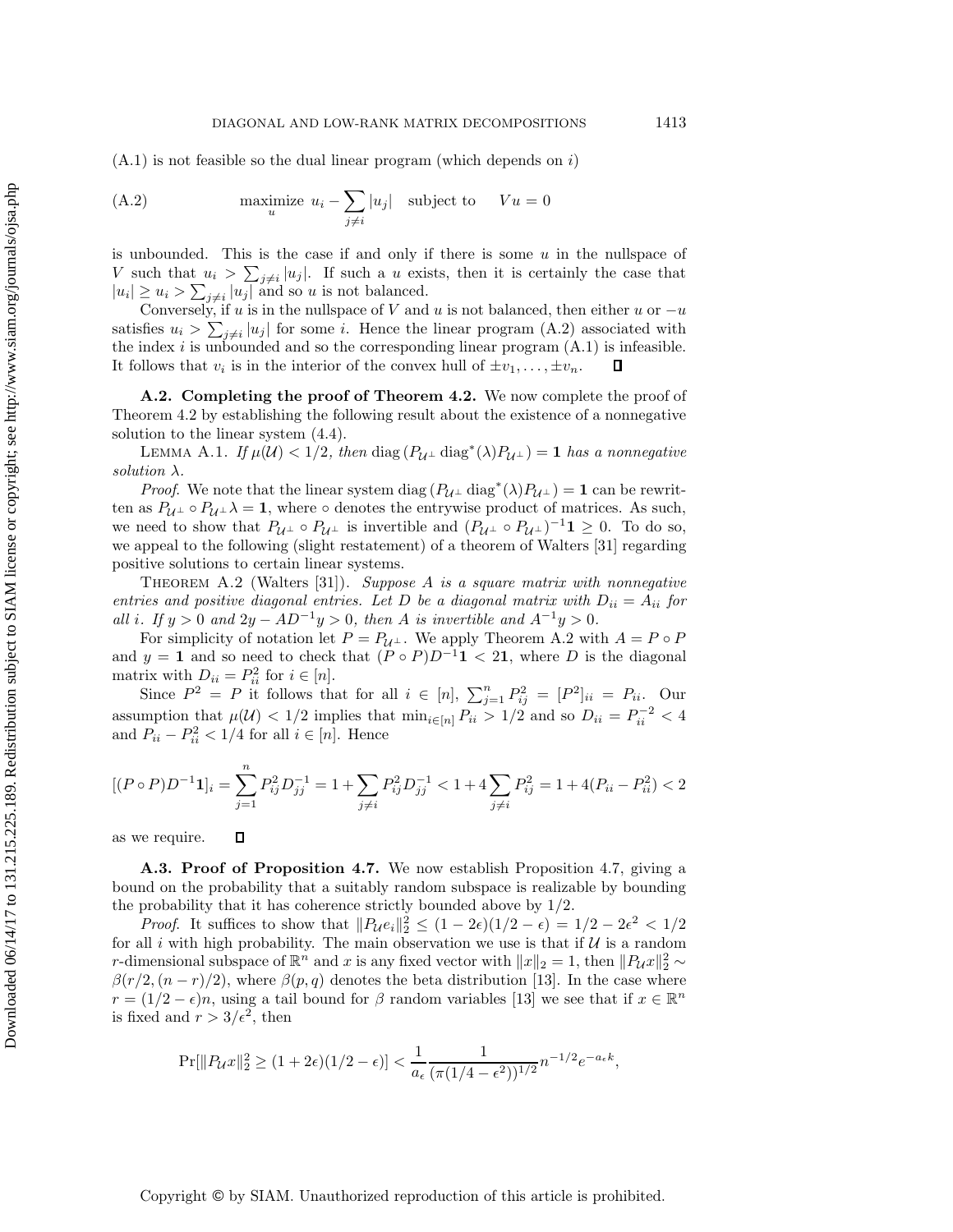where  $a_{\epsilon} = \epsilon - 4\epsilon^2/3$ . Taking a union bound over *n* events, as long as  $r > 3/\epsilon^2$ 

$$
\Pr\left[\mu(\mathcal{U}) \ge 1/2\right] \le \Pr\left[\|P_{\mathcal{U}}e_i\|_2^2 \ge (1 - 2\epsilon)(1/2 - \epsilon) \text{ for some } i \in [n]\right]
$$

$$
\le n \cdot \frac{1}{a_{\epsilon}(\pi(1/4 - \epsilon^2))^{1/2}} n^{-1/2} e^{-a_{\epsilon}k} = \bar{c}n^{1/2} e^{-\bar{c}n}
$$

 $\overline{\phantom{a}}$ 

for appropriate positive constants  $\bar{c}$  and  $\tilde{c}$ .  $\Box$ 

**Appendix B. Using complex scalars.** In this appendix we briefly discuss the analogues of our main results when using complex rather than real scalars. If  $z \in \mathbb{C}$  we denote by  $\Re(z)$  and  $\Im(z)$  its real and imaginary parts and by  $|z| = (\Re(z)^2 + \Im(z)^2)^{1/2}$ its modulus. An  $n \times n$  Hermitian matrix X is positive semidefinite if  $v^H X v \geq 0$  for all  $v \in \mathbb{C}^n$ . Note that X is positive semidefinite if and only if the real symmetric  $2n \times 2n$  matrix

(B.1) 
$$
\tilde{X} := \begin{bmatrix} \Re(X) & \Im(X) \\ -\Im(X) & \Re(X) \end{bmatrix}
$$

is positive semidefinite. We call Hermitian positive semidefinite matrices with all diagonal elements equal to one *complex correlation matrices*. We focus here on establishing sufficient conditions for the complex analogue of realizability.

DEFINITION B.1. *A subspace*  $U$  of  $\mathbb{C}^n$  *is*  $\mathbb{C}$ -realizable if there is an  $n \times n$  complex *correlation matrix*  $Q$  *such that*  $\mathcal{N}(Q) \supseteq \mathcal{U}$ *.* 

Note that the set of complex correlation matrices is invariant under conjugation by diagonal unitary matrices (i.e., diagonal matrices with all diagonal elements having modulus one).

**B.1.** Complex analogue of Theorem 3.4. As before, we say  $u \in \mathbb{C}^n$  is  $\mathbb{C}$ *balanced* if  $|u_i| \leq \sum_{j \neq i} |u_j|$  for all  $i \in [n]$ . A subspace U of  $\mathbb{C}^n$  is C-balanced if all its elements are C-balanced

THEOREM B.2. If a subspace  $U$  of  $\mathbb{C}^n$  is  $\mathbb{C}$ -realizable, then it is  $\mathbb{C}$ -balanced. If a *subspace*  $U$  *of*  $\mathbb{C}^n$  *is*  $\mathbb{C}$ *-balanced and*  $\dim(U) = 1$ *, then it is*  $\mathbb{C}$ *-realizable.* 

*Proof.* Let  $u \in \mathbb{C}^n$  span the one-dimensional subspace U of  $\mathbb{C}^n$  and let  $|u| \in \mathbb{R}^n$ be such that  $|u|_i = |u_i|$ . Clearly u is C-balanced if and only if  $|u|$  is balanced or, equivalently,  $\text{span}_{\mathbb{R}}\{|u|\}$  is realizable. Now  $\text{span}_{\mathbb{R}}\{|u|\}$  is realizable if and only if span<sub>C</sub>{|u|} is C-realizable. (To see this note that if Q is a complex correlation matrix with  $Q|u| = 0$ , then  $\Re(Q)$  is a correlation matrix with  $\Re(Q)|u| = \Re(Q|u|) = 0.$ Finally note that  $\text{span}_{\mathbb{C}}\{|u|\}$  is realizable if and only if  $\text{span}_{\mathbb{C}}\{u\}$  is realizable. This is because there is a diagonal unitary matrix D such that  $Du = |u|$ , so if M is a complex correlation matrix with  $M|u| = 0$ , then  $Q = DMD^H$  is a complex correlation matrix with  $Qu = 0$ .

The above argument also establishes that if  $U$  is  $\mathbb{C}$ -realizable, then it is  $\mathbb{C}$ balanced, as every element of a C-realizable subspace spans a one-dimensional Crealizable subspace and so is C-balanced.  $\Box$ 

**B.2. Complex analogue of Theorem 4.2.** We could establish the complex analogue of Theorem 4.2 by appropriately modifying the proof given in section 4. We take a different approach, instead relating the C-realizability of a subspace of  $\mathbb{C}^n$  to the block realizability of a related subspace of  $\mathbb{R}^{2n}$ .

DEFINITION B.3. If U is a subspace of  $\mathbb{C}^n$  define a subspace  $\tilde{\mathcal{U}}$  of  $\mathbb{R}^{2n}$  by

$$
\tilde{\mathcal{U}} = \text{span}\left\{ \begin{bmatrix} \Re(u) \\ -\Im(u) \end{bmatrix}, \begin{bmatrix} \Im(u) \\ \Re(u) \end{bmatrix} : u \in \mathcal{U} \right\}.
$$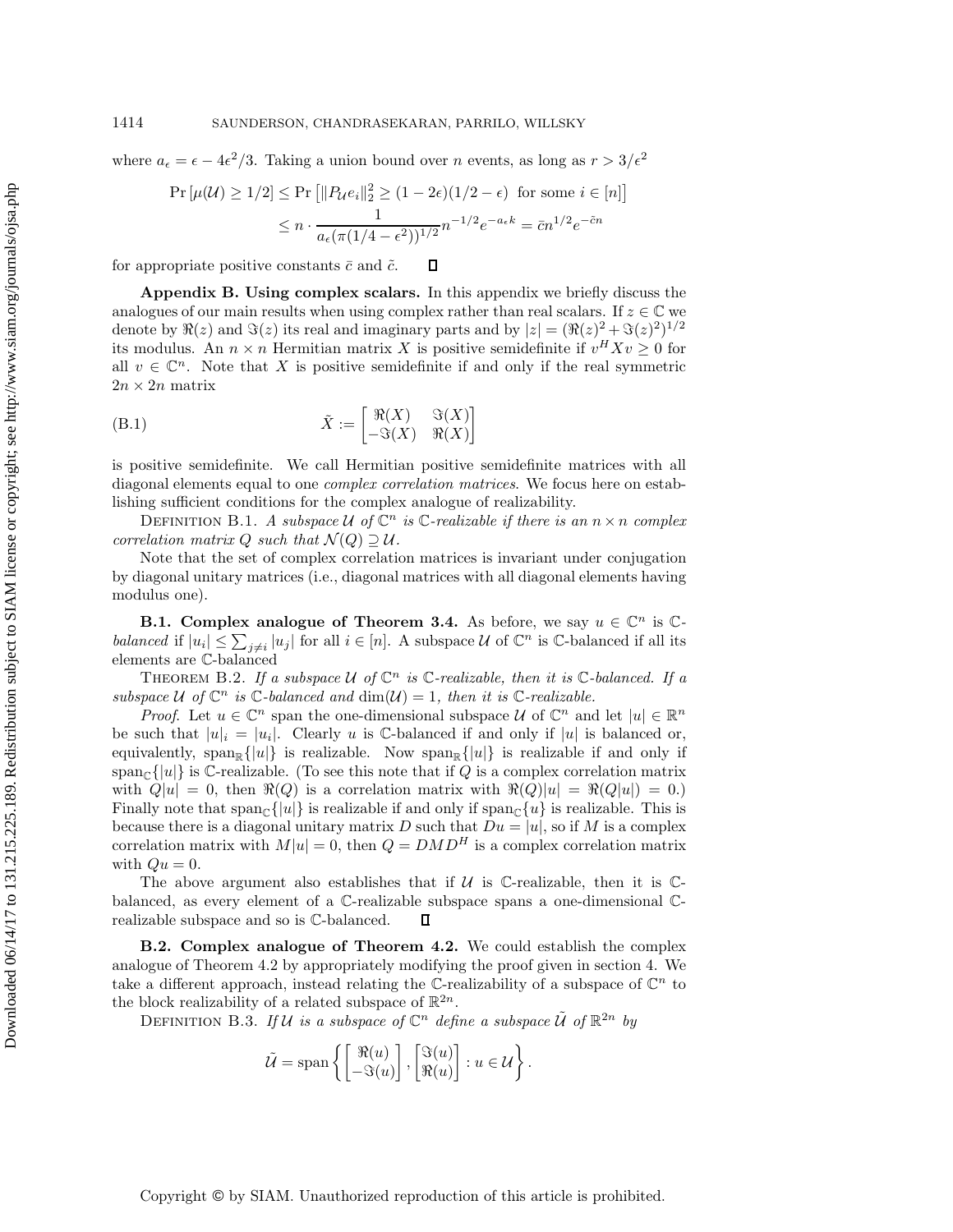Note that  $\tilde{U}$  is invariant under multiplication by  $\begin{bmatrix} 0 & I \\ -I & 0 \end{bmatrix}$ , corresponding to  $\mathcal{U}$  being closed under multiplication by the complex unit. Observe that if Q is a complex correlation matrix, then  $\Im(Q)$  has zero diagonal, so Q (defined in (B.1)) is an element of the P-elliptope for the partition  $\mathcal{P} = \{ \{1, n+1\}, \{2, n+2\}, \ldots, \{n, 2n\} \}$  of [2n]. Through this partition of [2n] we can relate realizability properties of  $U$  and  $U$ .

LEMMA B.4. *A subspace*  $U$  *of*  $\mathbb{C}^n$  *is*  $\mathbb{C}$ *-realizable if and only if*  $\widetilde{U}$  *is*  $\mathcal{P}$ *-realizable.* 

*Proof.* If Q is a complex correlation matrix such that  $\mathcal{N}(Q) \supseteq \mathcal{U}$ , then  $\tilde{Q}$ (as defined in  $(B.1)$ ) is in the P-elliptope and it is straightforward to check that  $\mathcal{N}(\tilde{Q}) \supseteq \mathcal{U}$ .

On the other hand suppose there is an element  $\begin{bmatrix} A & B \\ B^T & C \end{bmatrix}$  of the P-elliptope with nullspace containing  $\tilde{U}$ . It is straightforward to check that the Hermitian matrix  $Q = (A+C)/2 + i(B-B^T)/2$  has unit diagonal and satisfies  $\mathcal{N}(Q) \supseteq \mathcal{U}$ . It remains to show that Q is Hermitian positive semidefinite. To see this note that

$$
\begin{bmatrix} A+C & B-B^T \\ B^T-B & C+A \end{bmatrix}=\begin{bmatrix} I & 0 \\ 0 & I \end{bmatrix}\begin{bmatrix} A & B \\ B^T & C \end{bmatrix}\begin{bmatrix} I & 0 \\ 0 & I \end{bmatrix}^T+\begin{bmatrix} 0 & I \\ -I & 0 \end{bmatrix}\begin{bmatrix} A & B \\ B^T & C \end{bmatrix}\begin{bmatrix} 0 & I \\ -I & 0 \end{bmatrix}^T,
$$

which is clearly positive semidefinite whenever  $\begin{bmatrix} A & B \\ B^T & C \end{bmatrix} \succeq 0$ .

Define the *complex coherence* of a subspace  $\mathcal{U}^B$  of  $\mathbb{C}^n$  as  $\mu_{\mathbb{C}}(\mathcal{U}) = \max_{i \in [n]} \|P_{\mathcal{U}}e_i\|_2^2$ . Note that it follows directly from the definitions that  $\mu_{\mathbb{C}}(\mathcal{U}) = \mu_{\mathcal{P}}(\tilde{\mathcal{U}})$ . Finally, the complex version of Theorem 4.2 is as follows.

THEOREM B.5. *If*  $U$  *is a subspace of*  $\mathbb{C}^n$  *and*  $\mu_{\mathbb{C}}(U) < 1/2$ *, then*  $U$  *is*  $\mathbb{C}$ *-realizable. Proof.* Since  $\mu_{\mathbb{C}}(\mathcal{U}) = \mu_{\mathcal{P}}(\mathcal{U})$  we have that

$$
\mu_{\mathbb{C}}(\mathcal{U}) < 1/2 \implies \mu_{\mathcal{P}}(\tilde{\mathcal{U}}) < 1/2 \implies \tilde{\mathcal{U}} \text{ is } \mathcal{P}\text{-realizable} \implies \mathcal{U} \text{ is } \mathbb{C}\text{-realizable},
$$

where the last two implications follow from Corollary 5.11 and Lemma B.4.  $\Box$ 

**Acknowledgments.** The authors would like to thank Prof. Sanjoy Mitter for helpful discussions and the anonymous reviewers for carefully reading the manuscript and providing many helpful suggestions.

#### REFERENCES

- [1] A.A. Albert, The matrices of factor analysis, Proc. Natl. Acad. Sci. USA, 30 (1944), pp. 90– 95.
- [2] J. BRIËT, F. DE OLIVEIRA FILHO, AND F. VALLENTIN, Grothendieck Inequalities for Semidefinite Programs with Rank Constraint, preprint, arXiv:1011.1754, 2010.
- A.E. BROUWER AND J. DRAISMA, Equivariant Gröbner bases and the Gaussian two-factor model, Math. Comp., 80 (2011), pp. 1123–1133.
- [4] E.J. CANDÈS, X. LI, Y. MA, AND J. WRIGHT, Robust principal component analysis?, J. ACM, 58 (2011), pp. 11:1–11:37.
- [5] E.J. CANDÈS AND B. RECHT, *Exact matrix completion via convex optimization*, Found. Comput. Math., 9 (2009), pp. 717–772.
- [6] V. Chandrasekaran, S. Sanghavi, P.A. Parrilo, and A.S. Willsky, Rank-sparsity incoherence for matrix decomposition, SIAM J. Optim., 21 (2011), pp. 572–596.
- [7] G. Della Riccia and A. Shapiro, Minimum rank and minimum trace of covariance matrices, Psychometrika, 47 (1982), pp. 443–448.
- [8] C. DELORME AND S. POLJAK, Combinatorial properties and the complexity of a max-cut approximation, European J. Combin., 14 (1993), pp. 313–333.
- [9] A.P. DEMPSTER, N.M. LAIRD, AND D.B. RUBIN, *Maximum likelihood from incomplete data via* the EM algorithm, J. R. Stat. Soc. Ser. B Stat. Methodol., 39 (1977), pp. 1–38.
- [10] D.L. DONOHO AND X. HUO, Uncertainty principles and ideal atomic decomposition, IEEE Trans. Inform Theory, 47 (2001), pp. 2845–2862.